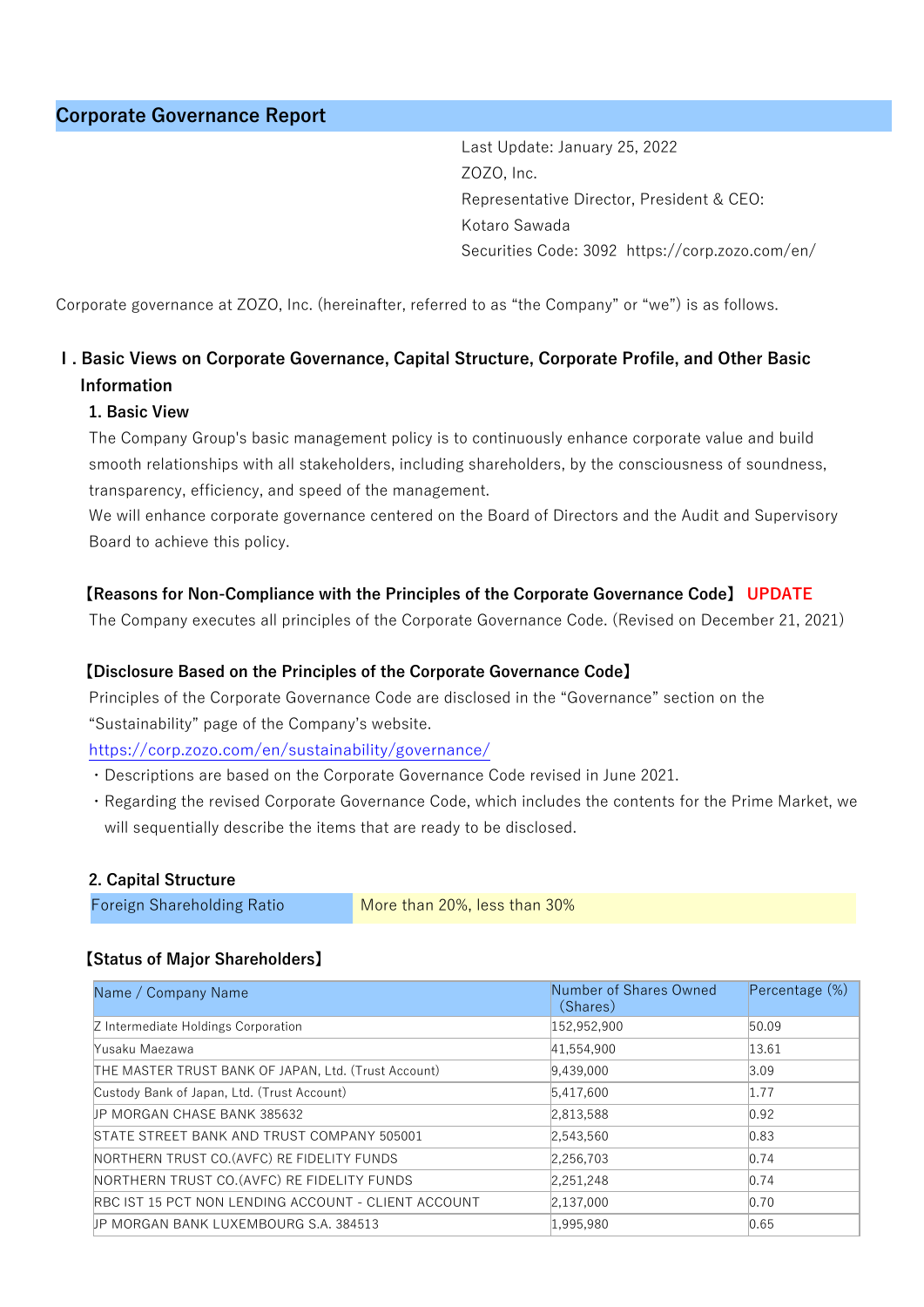Controlling Shareholder (Excluding Parent Company)

Supplementary Explanation

・The Status of Major Shareholders is as of March 31, 2021.

・The parent company is Z Intermediate Holdings Corporation, which holds 152,952,900 shares of the Company (percentage of voting rights: 50.09%). Z Intermediate Holdings Corporation became a parent company due to the share transfer from Z Holdings Corporation on March 16, 2021.

―――

・SoftBank Group Corp., SoftBank Group Japan Corporation, SoftBank Corp., A Holdings Corporation, and Z Holdings Corporation, which are the parent company of Z Intermediate Holdings Corporation, also became the parent company of the Company on March 16, 2021, because they indirectly own shares of the Company via Z Intermediate Holdings Corporation.

#### 3. Corporate Attributes

| Name of Stock Exchange and Market Segment                | <b>Tokyo Stock Exchange, First Section</b>      |
|----------------------------------------------------------|-------------------------------------------------|
| <b>Fiscal Year-End</b>                                   | End of March                                    |
| <b>Type of Business</b>                                  | <b>Retail Trade</b>                             |
| Number of Employees (consolidated) as of the End of the  | More than 1,000                                 |
| <b>Previous Fiscal Year</b>                              |                                                 |
| Sales (consolidated) as of the End of thePrevious Fiscal | More than 100 billion yen, less than 1 trillion |
| Year                                                     | yen                                             |
| <b>Number of Consolidated Subsidiaries</b>               | Less than 10                                    |
| as of the End of the Previous Fiscal Year                |                                                 |

4. Policy on Measures to Protect Minority Shareholders in Conducting Transactions with Controlling Shareholder

The Company established "the regulation to ensure the fairness of transactions with the parent company group" as a guideline for the measures to protect minority shareholders in transactions with the controlling shareholders. And the Company operates business following the rule above. In that regulation, the Company sets the policy that transactions with the controlling shareholders shall comply with laws and regulations and should not be subject to terms unreasonably advantageous or disadvantageous to the Company Group over similar transactions conducted with a third party. Likewise, the transactions shall be reasonably determined considering the terms of contracts and market prices in transactions with other companies. And those are executed after careful deliberation on the feasibility or terms of transactions not to violate the right of minority shareholders. Additionally, the Company established the "Intergroup Transaction Review Committee" to deliberate and review important transactions and actions with controlling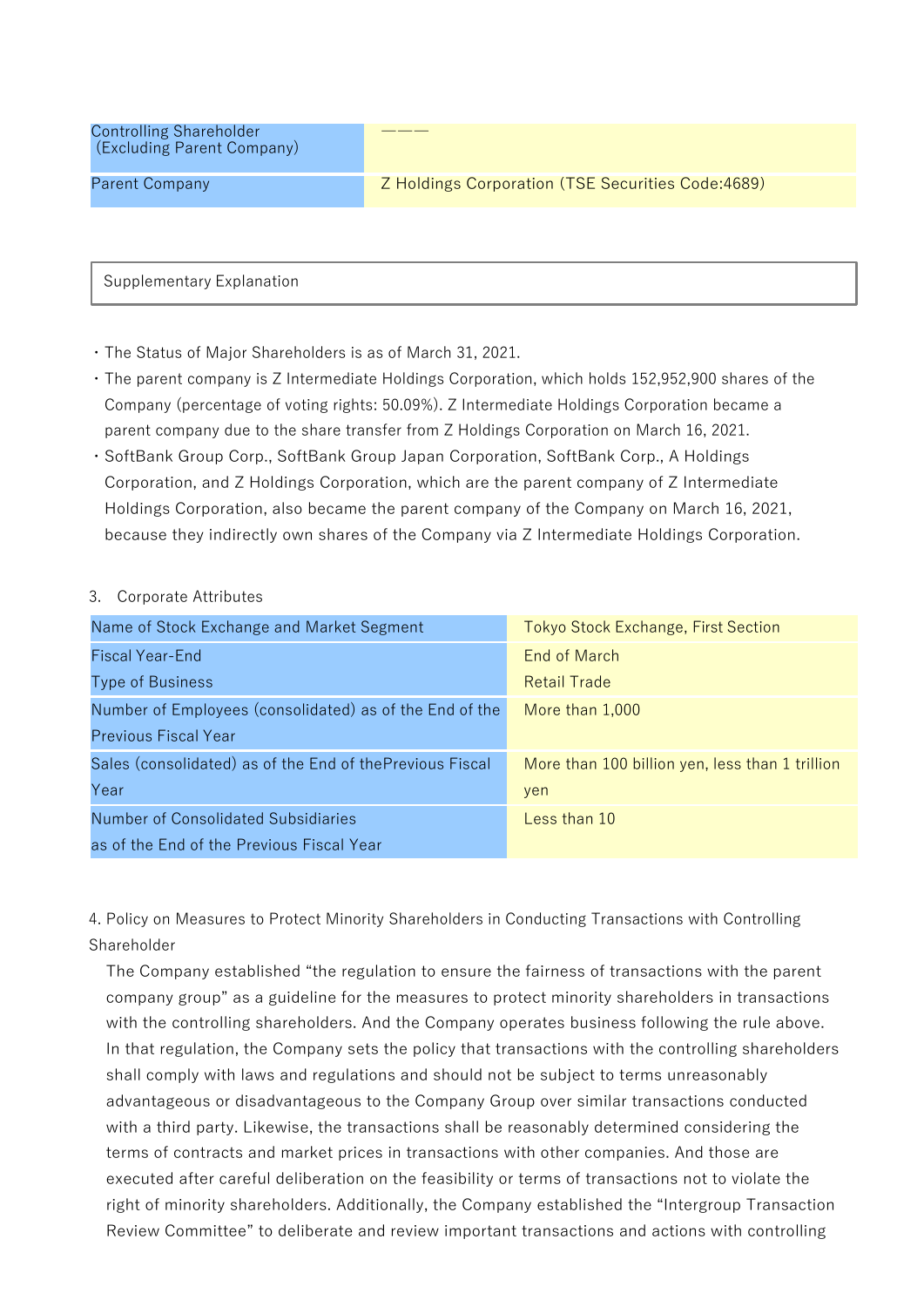shareholders. The committee determines whether important transactions with controlling shareholders are disadvantageous to minority shareholders, and it submits a report to the Board of Directors. The committee members are Independent Officers (Independent Outside Directors and Outside Audit and Supervisory Board Members). The Company believes that we have sufficient independence from the controlling shareholder through the initiatives above.

5. Other Special Circumstances Which May Have Material Impact on Corporate Governance The Company invited 2 Directors from the parent company, Z Holdings Corporation, to obtain advice and proposals on business operation from the wide range of perspectives they acquired in the internet service industry. To ensure independence from the parent company, the following are definitively stipulated: there are no restrictions on business from the parent company and the Company is in a position to make its own management decisions; the parent company respects the Company's management judgments on matters related to employees, including employment, appointment, and working conditions of employees; the persons from the parent company with a special interest in a resolution of the Board of Directors may not participate in the resolution of the relevant agenda. Therefore, the Company believes that a certain level of independence from the parent company is ensured.

# **II. Business Management and Other Corporate Governance Structure regarding Decisionmaking, Execution of Business, and Supervision of Management**

| 1. Organizational Composition and Operation |                                        |
|---------------------------------------------|----------------------------------------|
| Corporate Governance System                 | Company with Audit & Supervisory Board |
|                                             |                                        |
| [Directors]                                 |                                        |
| Maximum Number of Directors Stipulated in   | 15                                     |
| Articles of Incorporation                   |                                        |
| Term of Office Stipulated in Articles of    | 2 years                                |
| Incorporation                               |                                        |
| Chairperson of the Board                    | President                              |
| Number of Directors                         | 8                                      |
| <b>Election of Outside Directors</b>        | Elected                                |
| <b>Number of Outside Directors</b>          | 3                                      |
| Number of Independent Directors             | 3                                      |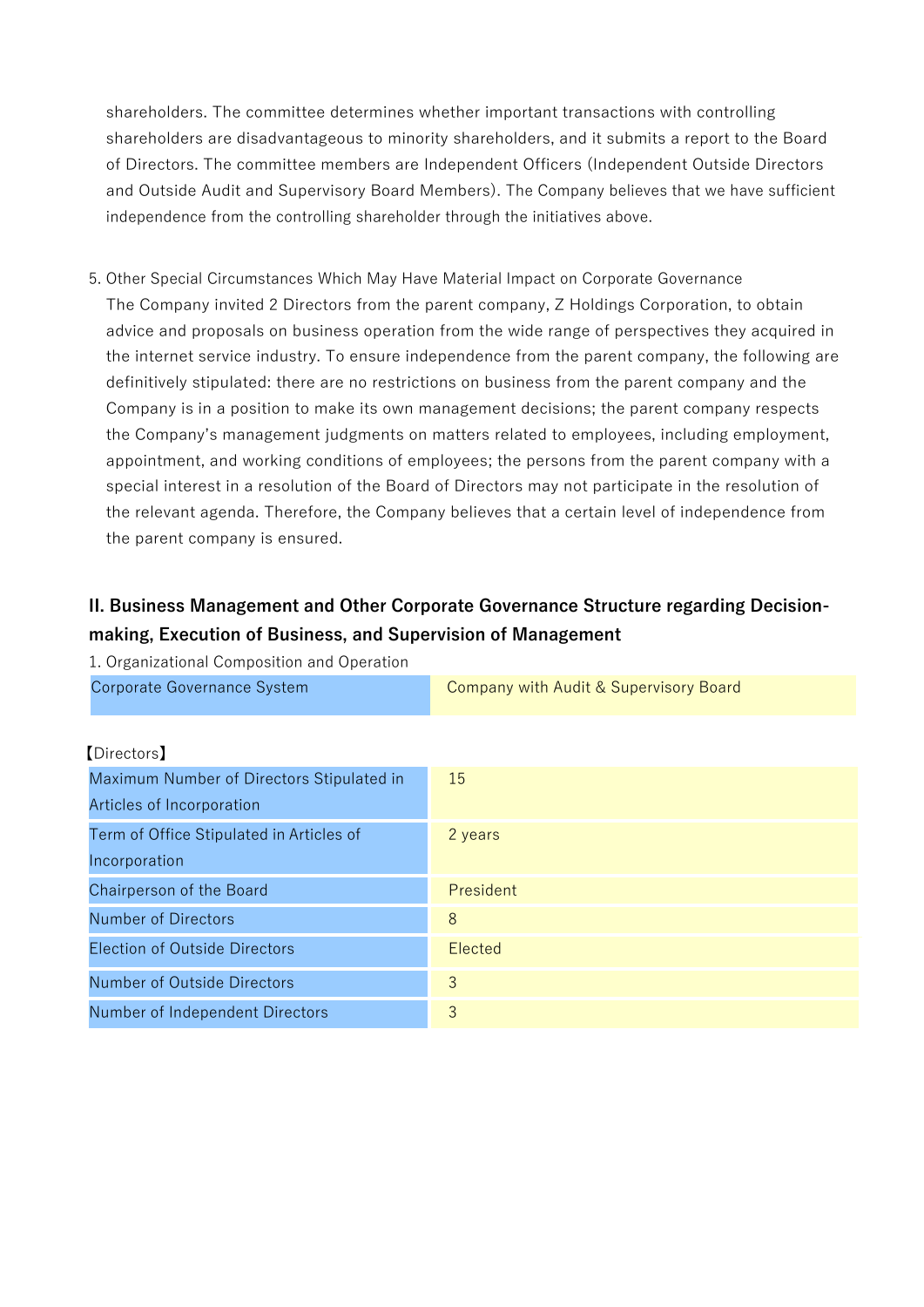## Outside Directors' Relationship with the Company (1)

| Name           | Relationship with the Company<br>Attribute |    |     |    |    |  |   |   |  |  |  |
|----------------|--------------------------------------------|----|-----|----|----|--|---|---|--|--|--|
|                |                                            | la | IC. | ld | le |  | g | h |  |  |  |
| Koji Ono       | From another company                       |    |     |    |    |  |   |   |  |  |  |
| Kazunori Hotta | From another company                       |    |     |    |    |  |   |   |  |  |  |
| Taro Saito     | From another company                       |    |     |    |    |  |   |   |  |  |  |

\* Categories for "Relationship with the Company"

\* "○" when the Director presently falls or has recently fallen under the category; "△" when the Director fell under the category in the past

\* "●" when a close relative of the Director presently falls or has recently fallen under the category; "▲" when a close relative of the Director fell under the category in the past

a. Person who executes business of the Company or a subsidiary

b. Person who executes business or a non-executive Director of a parent company

c. Person who executes business of a fellow subsidiary

d. Person/entity for which the Company is a major client or a person who executes business for such person/entity

e. Major client of the Company or a person who executes business for such client

f. Consultant, accounting expert, or legal expert who receives large amounts of cash or other assets in addition to Director/Audit and Supervisory Board Member remuneration from the Company

g. Major shareholder of the Company (in cases where the shareholder is a corporation, a person who executes business of the corporation)

h. Person who executes business for a client of the Company (excluding persons categorized as any of d, e, or f above) (applies to self only)

i. Person who executes business for another company holding cross-Directorships/cross-auditorships with the Company (applies to self only)

j. Person who executes business for an entity receiving contributions from the Company (applies to self only) k. Other

| Name     | Designation as<br>Independent<br>Director | Supplementary Explanation of the<br>Relationship | <b>Reasons for Appointment</b>   |
|----------|-------------------------------------------|--------------------------------------------------|----------------------------------|
|          |                                           | Mr. Ono is a member of                           | Mr. Ono monitors the             |
|          |                                           | Diamond Heads Inc., and the                      | management of the Company. He    |
|          |                                           | Company had an advisory                          | strengthens corporate            |
|          |                                           | contract with Diamond Heads                      | governance based on his wealth   |
| Koji Ono |                                           | Inc. since November 2008.                        | of experience and broad          |
|          |                                           | The number of transactions                       | knowledge and perspectives       |
|          |                                           | was minimal, and the                             | cultivated through his career in |
|          |                                           | contract was already                             | art direction focused on the     |

#### Outside Directors' Relationship with the Company (2)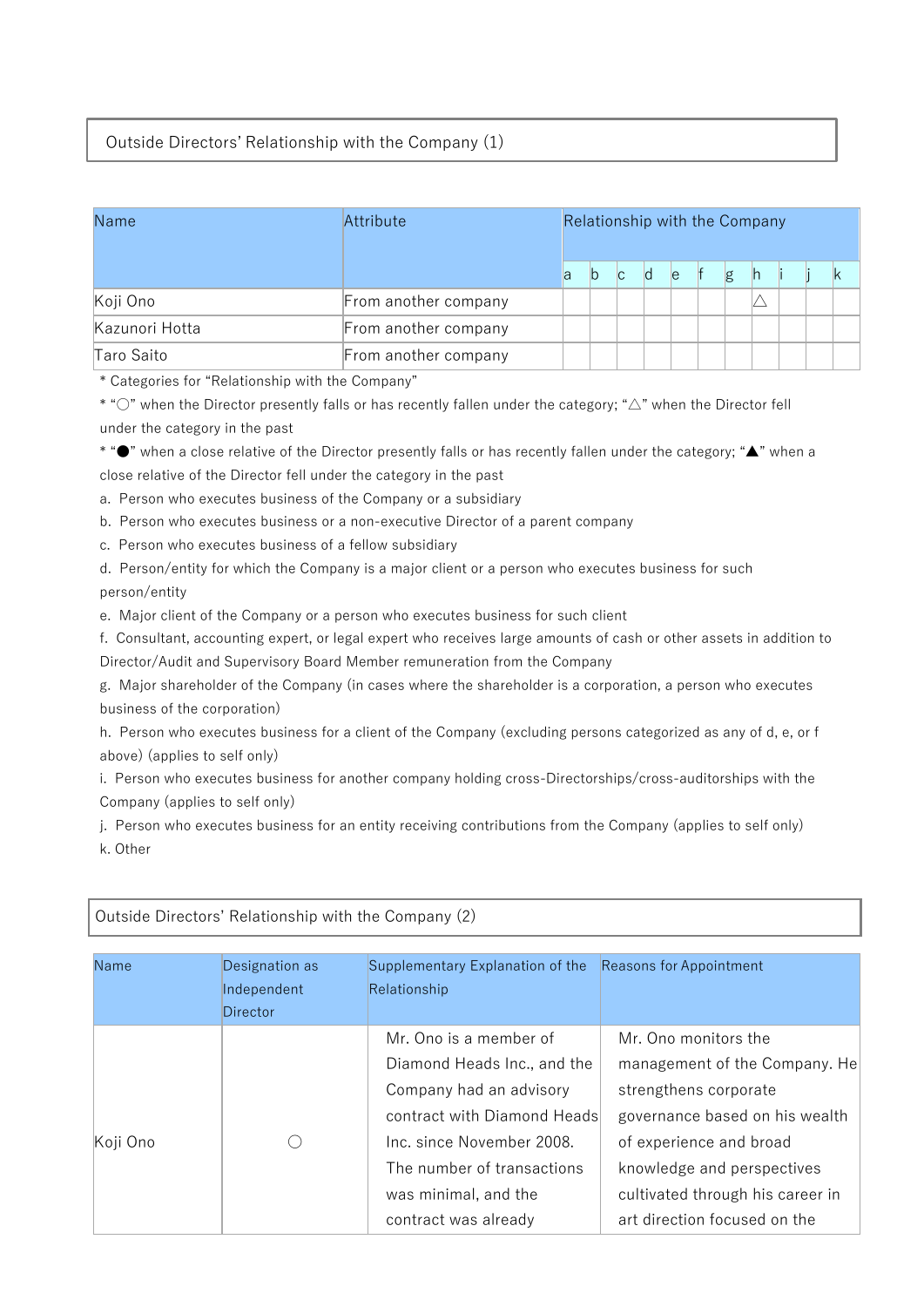| Name           | Designation as  | Supplementary Explanation of the | <b>Reasons for Appointment</b>      |
|----------------|-----------------|----------------------------------|-------------------------------------|
|                | Independent     | Relationship                     |                                     |
|                | <b>Director</b> |                                  |                                     |
|                |                 | terminated in October 2011.      | fashion industry and branding       |
|                |                 | Therefore, the Company has       | activities for companies and        |
|                |                 | neither special interest with    | products. In addition, the          |
|                |                 | him nor transactions that        | Company assumes that he is a        |
|                |                 | would affect the Company's       | person who has no personal,         |
|                |                 | decision-making process.         | capital, or business relationship   |
|                |                 |                                  | with the Company and has no         |
|                |                 |                                  | other interests, and he can fulfill |
|                |                 |                                  | his duties as an Outside Director   |
|                |                 |                                  | from an independent and             |
|                |                 |                                  | objective standpoint. Therefore,    |
|                |                 |                                  | the Company designates him as       |
|                |                 |                                  | an Independent Director of the      |
|                |                 |                                  | Company.                            |
|                |                 |                                  | Mr. Hotta contributes to            |
|                |                 |                                  | enhancing corporate governance      |
|                |                 |                                  | by supervising the Company's        |
|                |                 |                                  | management based on his wealth      |
| Kazunori Hotta |                 |                                  | of experience and broad insight     |
|                |                 |                                  | cultivated in the wedding           |
|                |                 |                                  | industry and the hotel industry     |
|                |                 |                                  | and providing advice to the         |
|                |                 |                                  | Company's overall management.       |
|                |                 |                                  | The Company assumed that            |
|                |                 |                                  | there was no risk of conflict of    |
|                |                 |                                  | interest with general               |
|                |                 |                                  | shareholders since he did not fall  |
|                |                 |                                  | under any of the items a~i above,   |
|                |                 |                                  | so he is designated as an           |
|                |                 |                                  | Independent Director.               |
|                |                 |                                  | Mr. Saito has a wealth of           |
|                |                 |                                  | experience and broad insight into   |
|                |                 |                                  | branding and communication          |
|                |                 |                                  | design. The Company would like      |
| Taro Saito     |                 |                                  | to ask for advice from a high-      |
|                |                 |                                  | level perspective on the Group's    |
|                |                 |                                  | branding strategy. In addition, the |
|                |                 |                                  | Company assumes that he is a        |
|                |                 |                                  | person who has no personal,         |
|                |                 |                                  | capital, or business relationship   |
|                |                 |                                  | with the Company and has no         |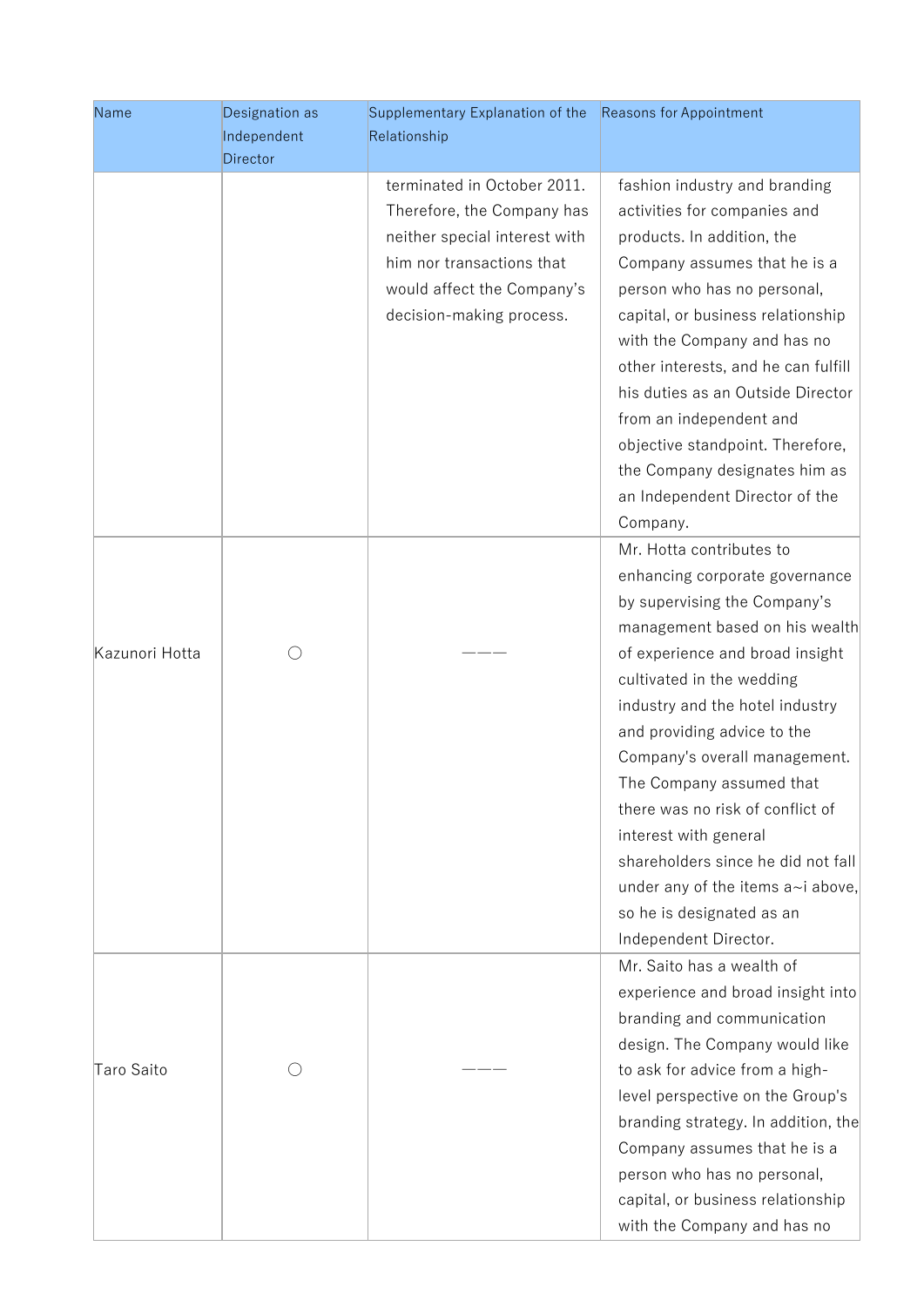| Name | Designation as | Supplementary Explanation of the | Reasons for Appointment              |
|------|----------------|----------------------------------|--------------------------------------|
|      | Independent    | Relationship                     |                                      |
|      | Director       |                                  |                                      |
|      |                |                                  | other interests, and can fulfill his |
|      |                |                                  | duties as an Outside Director        |
|      |                |                                  | from an independent and              |
|      |                |                                  | objective standpoint. Therefore,     |
|      |                |                                  | the Company designated him as        |
|      |                |                                  | an Independent Director of the       |
|      |                |                                  | Company.                             |

| Establishment of Committee(s)            | <b>Established</b> |
|------------------------------------------|--------------------|
| Corresponding to Nomination Committee or |                    |
| <b>Remuneration Committee</b>            |                    |

Status of Voluntarily Established Committee(s), Attributes of Members Constituting the Committee and the Committee Chair (Chairperson)

|              | <b>Committee's Name</b> | Total                          | Full-time      | Inside           | Outside          | Outside        | Other        | Chairpers       |
|--------------|-------------------------|--------------------------------|----------------|------------------|------------------|----------------|--------------|-----------------|
|              |                         | number of Members<br>Committee |                | <b>Directors</b> | <b>Directors</b> | <b>Experts</b> |              | on              |
|              |                         | <b>Members</b>                 |                |                  |                  |                |              |                 |
| Nomination   | Nomination and          |                                |                |                  |                  |                |              | Outside         |
| Committee    | Remuneration            | 5                              | $\overline{0}$ | $\mathbf{1}$     | 3                | $\overline{0}$ | $\mathbf{1}$ | <b>Director</b> |
|              | Committee               |                                |                |                  |                  |                |              |                 |
| Remuneration | Nomination and          |                                |                |                  |                  |                |              | Outside         |
| Committee    | Remuneration            | 5                              | $\overline{0}$ | $\mathbf{1}$     | $\overline{3}$   | $\overline{0}$ | $\mathbf{1}$ | <b>Director</b> |
|              | Committee               |                                |                |                  |                  |                |              |                 |

#### Supplementary Explanation

The Nomination and Remuneration Consultatory Committee, an advisory body under the Board of Directors and chaired by the Independent Outside Director, is established. The committee's purpose is to strengthen the independence, objectivity, and accountability of the Board of Directors' function to determine the nomination and remuneration of Directors.

・Structure of Nomination and Remuneration Consultatory Committee The committee consists of 5 members: all Independent Outside Directors, one Director and one Executive Director dispatched from the parent company, and the Independent Outside Director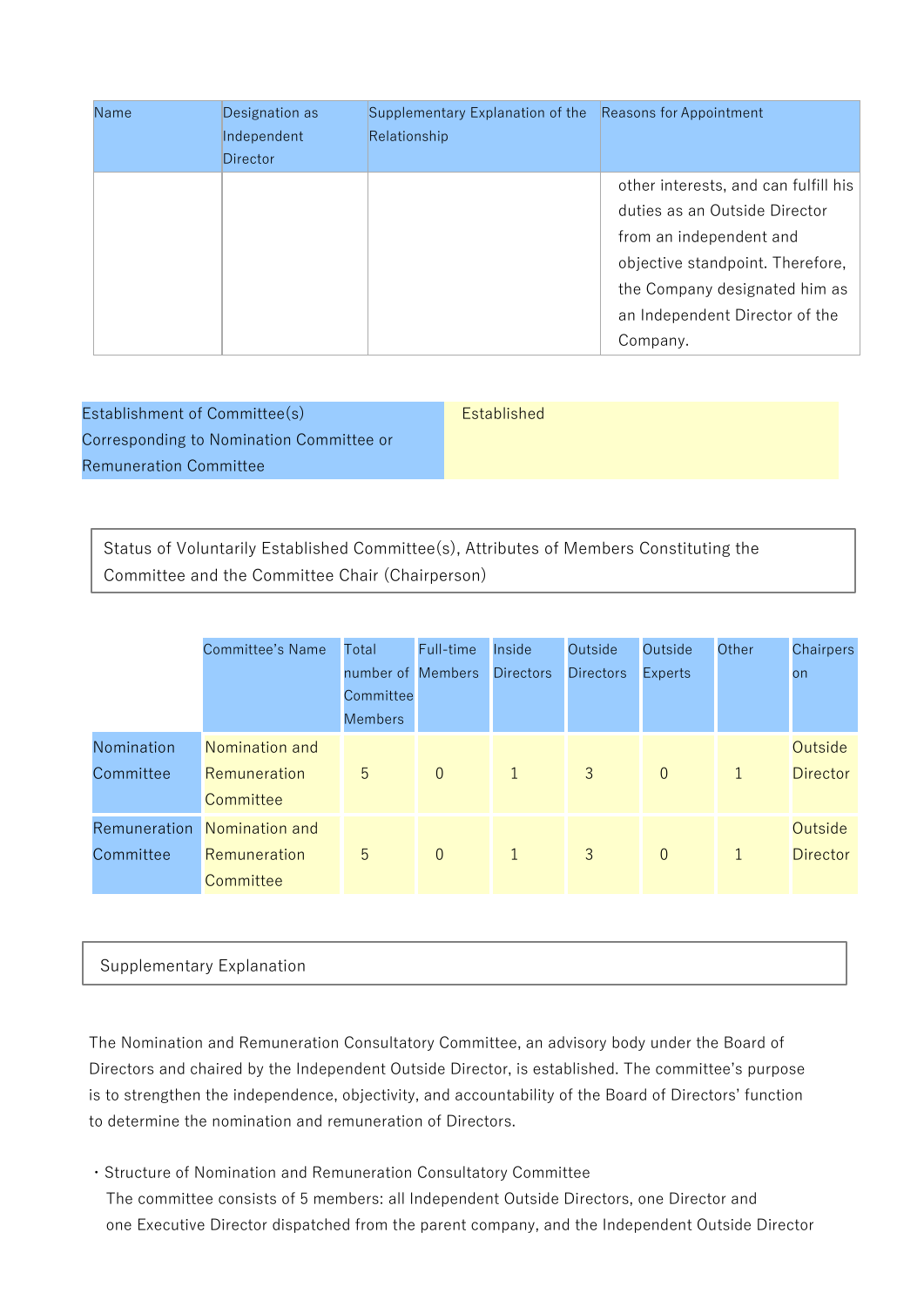chairs it.

The Nomination Committee and Remuneration Committee is composed as follows:

Koji Ono, Outside Director (Chairperson) Kazunori Hotta, Outside Director Taro Saito, Outside Director Kotaro Sawada, Representative Director, President & CEO Kentaro Kawabe, Director (Non-executive)

[Remuneration Committee]

(1)Activity status: The Remuneration Committee held no meeting for the fiscal year ended March 2021.

[Nomination committee]

(1)Activity status: The Nomination Committee held 6 meetings for the fiscal year ended March 2021, and all committee members attended each meeting.

- (2) Major items discussed
	- ・Determination of the nomination criteria and evaluation method for Executive Directors
	- ・Interviews with Executive Directors and Director candidates
	- ・Review and finalization of evaluation feedback to all Directors
	- ・Determination of the draft report on Director candidates

## 【**Audit and Supervisory Board Members**】

| <b>Establishment of Audit and Supervisory Board</b>                                | <b>Established</b> |
|------------------------------------------------------------------------------------|--------------------|
| Maximum Number of Audit and Supervisory<br>Board Members Stipulated in Articles of |                    |
| Incorporation                                                                      |                    |
| Number of Audits and Supervisory Board                                             | 3                  |
| <b>Members</b>                                                                     |                    |

Cooperation among Audit & Supervisory Board Members, Accounting Auditors, and Internal Audit office

Audit and Supervisory Board Members audit compliance with the internal regulations and laws and regulations and the appropriateness of business operations following the basic audit plan. The audit is conducted by inspecting various minutes, approval documents, contracts, records of various transactions, interviewing related parties, and attending audits with the Accounting Auditor. In addition, all Audit and Supervisory Board Members participate in monthly Board Meeting of the Company and express opinions as needed. The full-time members participate in important conferences to audit the execution of the Directors' duties. They also request business reports from subsidiaries to understand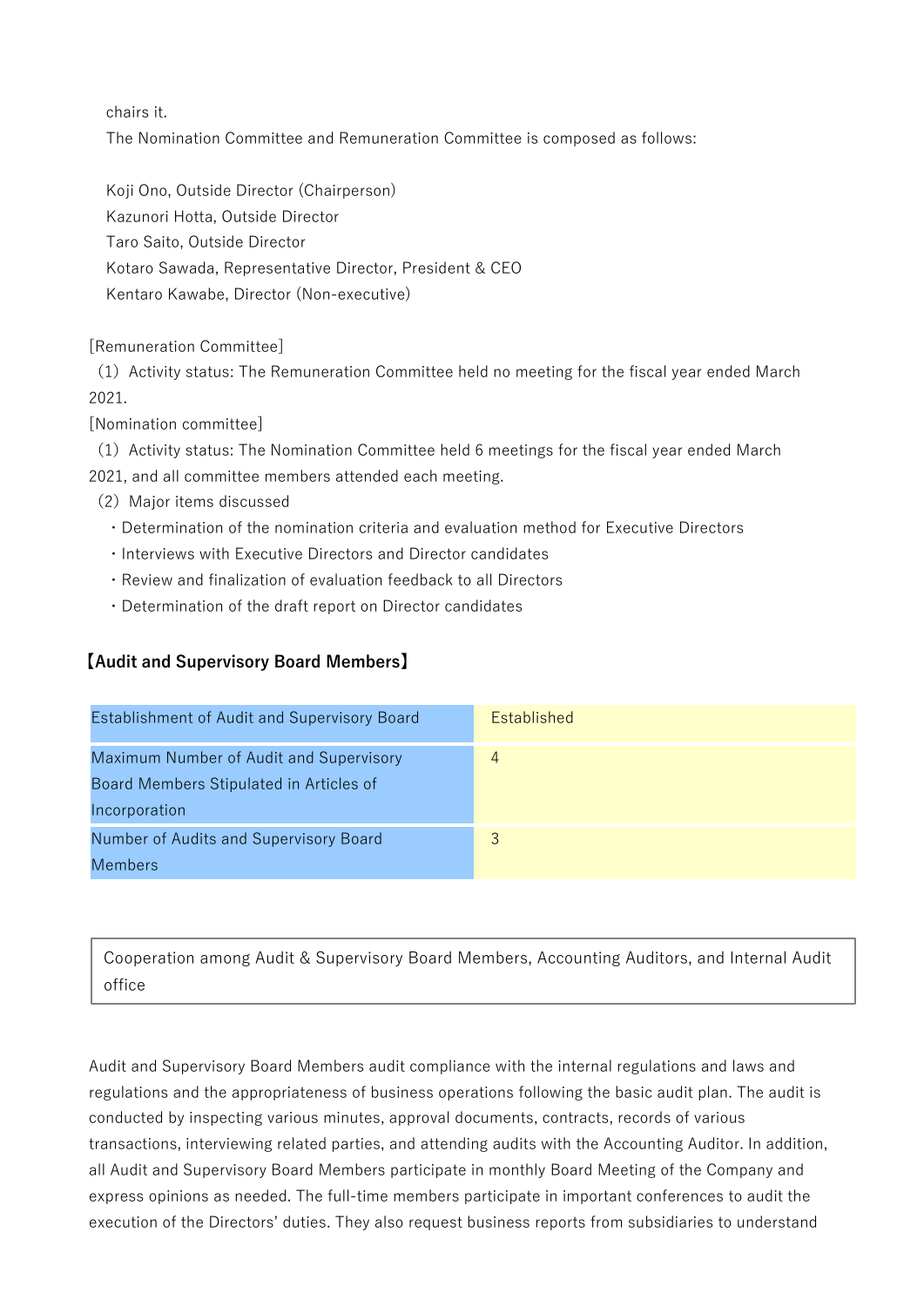the status of their operations and assets. Internal audits are conducted by the Internal Audit Office (6 members including the office manager), which directly reports to the President and Representative Director; the Internal Audit Office investigates the execution of operations and the management system of the Company and its subsidiaries and affiliates according to the "Guideline for Internal Audit " established by the Company and confirms compliance with laws and regulations, articles of incorporation, and internal regulations to enhance appropriate business execution, rationalization, and efficiency of operations. As for mutual cooperation between internal audits, audits by Audit and Supervisory Board Members and accounting audits, and the relationship between audits and the Internal Control Division, the Internal Audit Office, Audit and Supervisory Board, and Accounting Auditor share the information on their audit plans and the progress of audits, and exchange ideas so that they can cooperate to increase the effectiveness and efficiency of audits.

| Appointment of Outside Audit and Supervisory<br><b>Board Members</b> | Appointed |
|----------------------------------------------------------------------|-----------|
| Number of Outside Audit and Supervisory Board<br>Members             |           |
| Number of Independent Audit and Supervisory<br><b>Board Members</b>  |           |

Outside Audit and Supervisory Board Members' Relationship with the Company (1)

| Name             | Attribute                   | Relationship with the Company* |    |   |     |   |   |   |     |              |               |
|------------------|-----------------------------|--------------------------------|----|---|-----|---|---|---|-----|--------------|---------------|
|                  |                             | la                             | ľb | C | d e | f | g | h | li. | $\mathbb{K}$ | $\mathsf{Im}$ |
| Hiroko Igarashi  | Certified Public Accountant |                                |    |   |     |   |   |   |     |              |               |
| Junichi Motai    | Certified Public Accountant |                                |    |   |     |   |   |   |     |              |               |
| Junko Utsunomiya | Attorney                    |                                |    |   |     |   |   |   |     |              |               |

\*Categories for "Relationship with the Company"

(Use "○" when the Audit and supervisory member presently falls or has recently fallen under the category; "△" when the Audit and supervisory member fell under the category in the past; "●" when a close relative of the Audit and supervisory member presently falls or has recently fallen under the category; and "▲" when a close relative of the Audit and supervisory member fell under the category in the past.)

a. Person who executes business of the Company or a subsidiary

b. A non-executive Director or an accounting advisor of the Company or its subsidiaries

c. Person who executes business or a non-executive Director of a parent company

d. An Audit and Supervisory Board Member of a parent company of the Company

e. Person who executes business of a fellow subsidiary

f. Person/entity for which the Company is a major client or a person who executes business for such person/entity

g. Major client of the Company or a person who executes business for such client

h. Consultant, accounting expert, or legal expert who receives large amounts of cash or other assets in addition to Director/Audit and Supervisory Board Member compensation from the Company

i. Major shareholder of the Company (in cases where the shareholder is a corporation, a person who executes business of the corporation)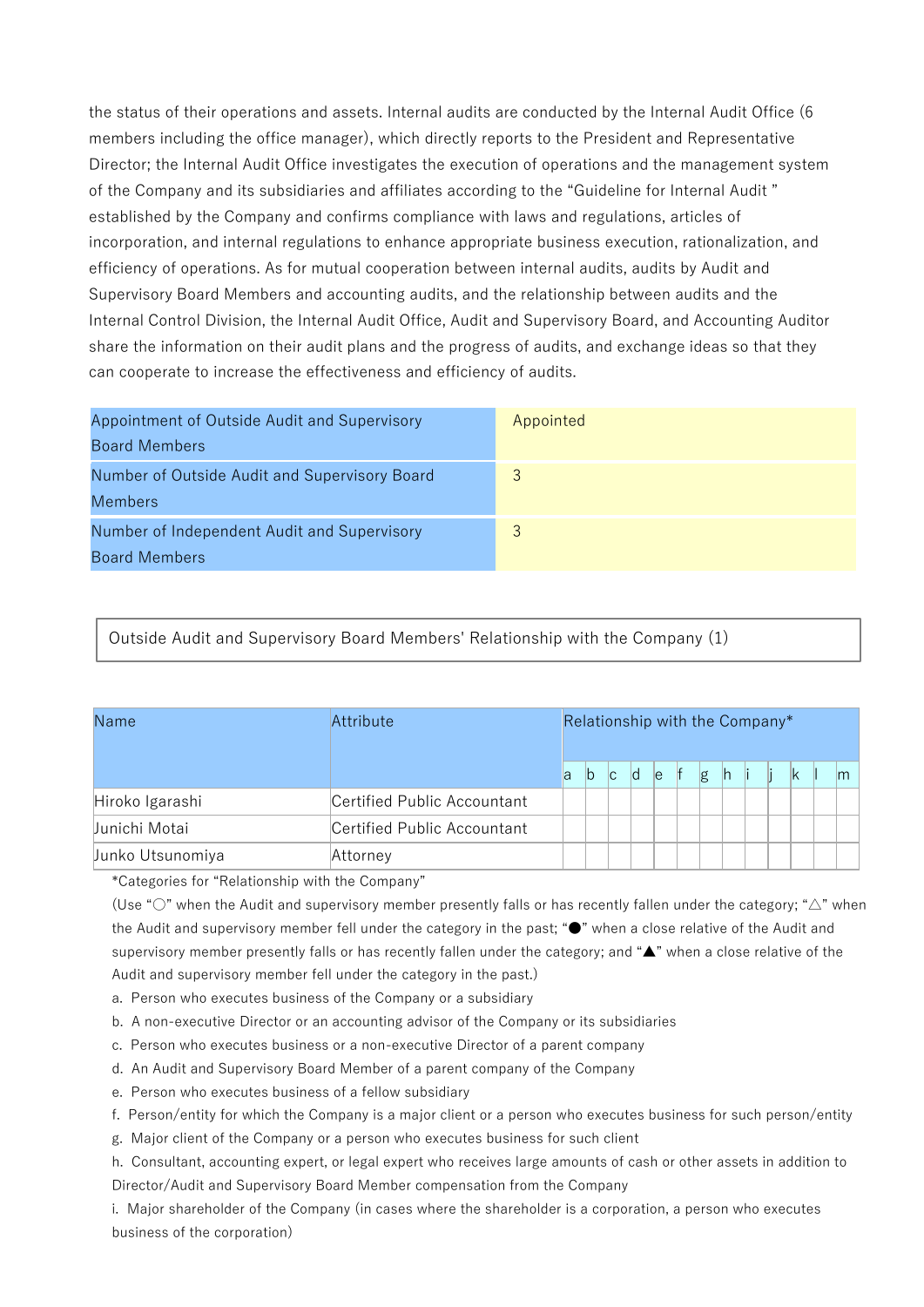j. Person who executes business for a client of the Company (excluding persons categorized as any of f, g, or h above) (applies to self only)

k. Person who executes business for another company holding cross-Directorships/cross-auditorships with the Company (applies to self only)

l. Person who executes business for an entity receiving contributions from the Company (applies to self only) m. Other

Outside Audit and Supervisory Board Members' Relationship with the Company (2)

| Name             | Designation as<br>Independent Audit<br>and Supervisory<br><b>Board Member</b> | Supplementary<br>Explanation of<br>the Relationship | Reasons of Appointment                                                                                                                                                                                                                                                                                                                                                                                                                                                                                         |
|------------------|-------------------------------------------------------------------------------|-----------------------------------------------------|----------------------------------------------------------------------------------------------------------------------------------------------------------------------------------------------------------------------------------------------------------------------------------------------------------------------------------------------------------------------------------------------------------------------------------------------------------------------------------------------------------------|
| Hiroko Igarashi  |                                                                               |                                                     | Ms. Igarashi is qualified as a certified public<br>accountant and worked as an accounting group<br>manager at other companies. Accordingly, the<br>Company assumes that she has a certain level of<br>knowledge on finance and accounting and can<br>fulfill her duties in the Company's audits. She is<br>also designated as an Independent Audit and<br>Supervisory Board member since the Company<br>assumed there was no risk of conflict of interest<br>with general shareholders.                        |
| Junichi Motai    |                                                                               |                                                     | Mr. Motai has a certain level of knowledge on<br>finance and accounting as a certified public<br>accountant and tax accountant. Based on his<br>high-level perspective and wealth of experience<br>as an expert, he conducts appropriate audits of<br>our business execution from a neutral and fair<br>standpoint. He is also designated as an<br>Independent Audit and Supervisory Board<br>member since the Company assumed that there<br>was no risk of conflict of interest with general<br>shareholders. |
| Junko Utsunomiya |                                                                               |                                                     | Ms. Utsunomiya has a certain level of expertise<br>as an attorney and knowledge in corporate legal<br>affairs, so the Company assumed she could<br>conduct appropriate audits. She is also<br>designated as an Independent Audit and<br>Supervisory Board member since the Company<br>assumed there was no risk of conflict of interest<br>with general shareholders.                                                                                                                                          |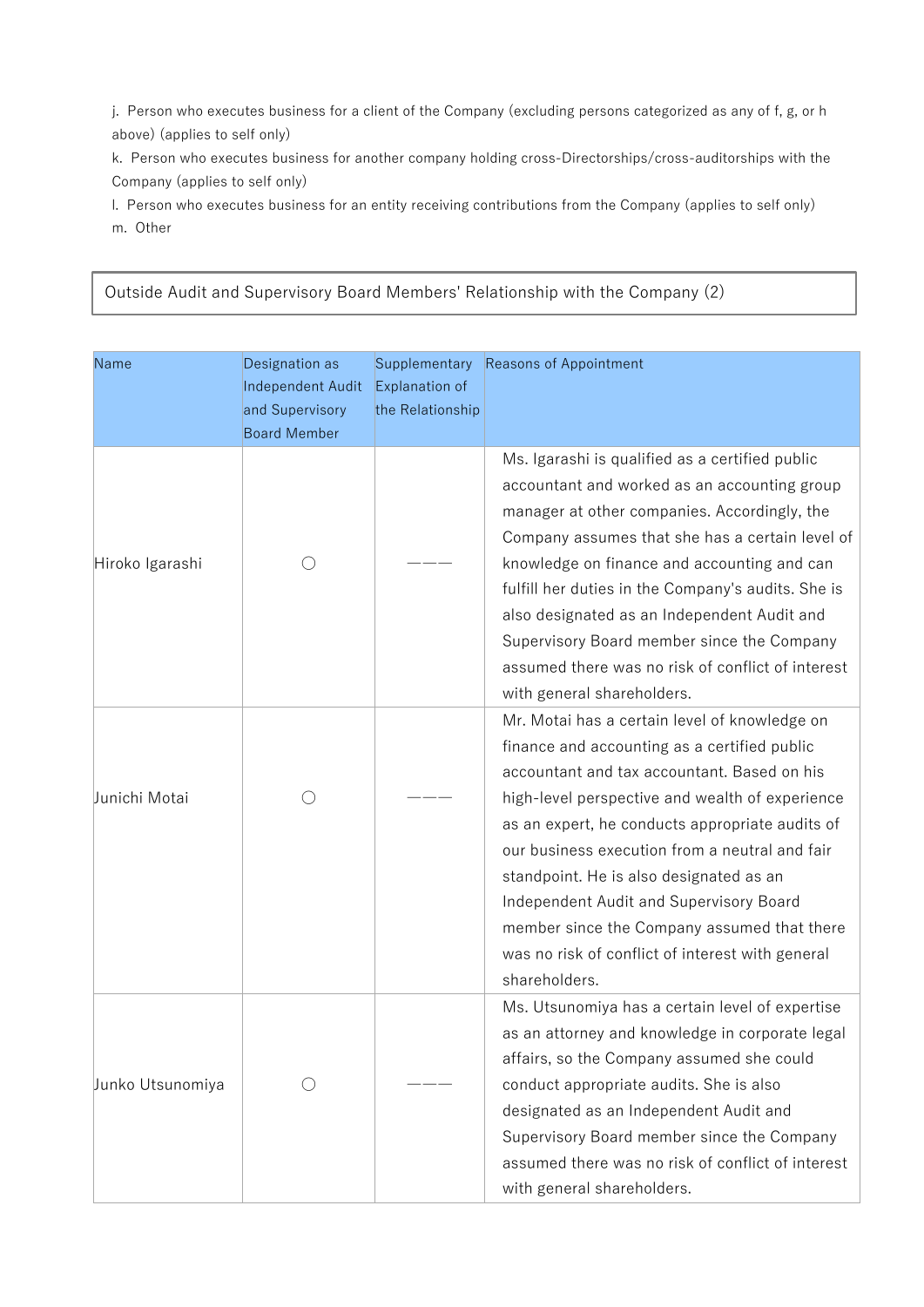## 【**Independent Directors/Audit and Supervisory Board Members**】

Number of Independent Directors/ Audit and Supervisory Board Members 6

Other matters concerning Independent Directors/Audit and Supervisory Board Members

All Outside Directors and Outside Audit and Supervisory Board Members qualified as Independent Directors /Audit and Supervisory Board Members are designated as independent officers.

## 【**Incentives**】

Incentive Policies for Directors **Performance-linked Remuneration** 

Supplementary Explanation of applicable matters

The Nomination and Remuneration Consultatory Committee, an advisory body under the Board of Directors, which mainly consists of Outside Directors, reviewed the remuneration system for Directors. Based on the discussions and the report from the committee, the Company amended the remuneration system for Executive Directors among the Board of Directors. Remuneration is paid for efforts to achieve short, medium- and long-term business results and increases in corporate value. The results are measured based on the Company's management strategy to promote a medium- and long-term sustainable increase in corporate value, and function as a sound incentive. The amended remuneration consists of fixed and performance-linked remuneration. Fixed remuneration consists of cash only, while performance-linked remuneration consists of a cash bonus and stock remuneration. The ratio of performance-linked remuneration exceeds the percentage of fixed remuneration, and among the performance-linked remuneration, the proportion of a cash bonus and stock remuneration shall be at 50:50.

Recipients of Stock Options **Directors of subsidiaries** 

Supplementary Explanation of applicable matters

The Company grants stock options to increase corporate value. By linking business performance and shareholder value of the Company Group with the remuneration for the officers of subsidiaries, the Company not only shares the mindset to earn profit between the officers of subsidiaries and shareholders but also strengthens the organizational cohesiveness among the Group, performance of the officers of the subsidiaries as well as their motivation and morale.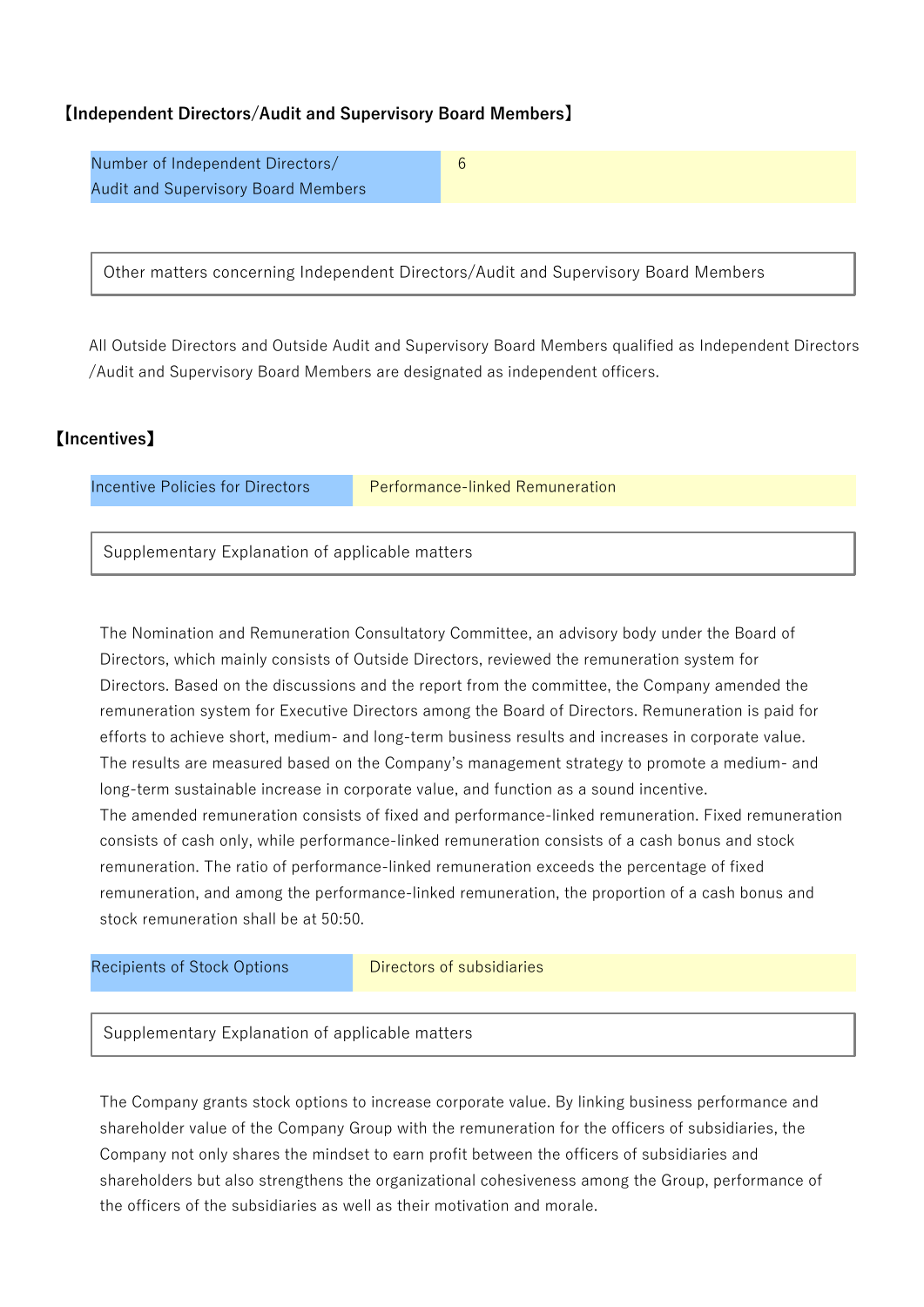## 【 **Director Remuneration**】

Status of Disclosure of remuneration of respective Directors No Disclosure of remuneration of respective Directors

Supplementary Explanation of applicable matters

・Total remuneration paid to Directors (amount paid to Outside Directors): 279 million yen (18 million yen)

- ・Total remuneration by type
	- Basic remuneration: Fixed remuneration: 171 million yen (18 million yen)

Performance-linked remuneration: Stock options: ―

Bonus: 81 million yen (-)

Non-monetary remuneration: Restricted stock: 28 million yen (-)

- ・Number of Directors to be paid: 6 (including 3 Outside Directors)
- ・The number of Directors as of the end of the current fiscal year (including 3 Outside Directors) is 8. The discrepancy between the number of Directors and the number of persons to be paid is due to 2 Directors without remuneration.
- ・Stock options represent those for which the allottees waived their rights.
- ・Bonuses represents the amount of provision for bonuses to the Directors in the current fiscal year. The performance indicators used to calculate bonuses include the Gross Merchandise Value and consolidated operating profit. The reason for using these performance indicators is that Gross Merchandise Value and consolidated operating profit imply growth potential and profitability of the Group's business.
- ・Performance-linked restricted stock is granted to Directors as non-monetary remuneration.

Policy on Determining Remuneration Amounts and Calculation Methods Thereof **Established** 

Disclosure of Policy on Deciding Remuneration Amounts and Calculation Methods

Matters concerning the policy to determine the details of respective remuneration for Directors

i. Purposes of remuneration

Remuneration for Directors consists of fixed remuneration (cash remuneration) and performancelinked remuneration (cash bonus/stock remuneration). They are paid for efforts to achieve short, medium- and long-term business results and increases in corporate value. The results are measured based on the Company's management strategy to promote a medium- and long-term sustainable increase in corporate value, and function as a sound incentive.

ii. Level of remunerations

After establishing a group of companies as a benchmark for remuneration, a certain level and composition of remuneration are prepared so that the Company can ensure and retain excellent human resources over competitors in terms of business and recruiting under the assumption that the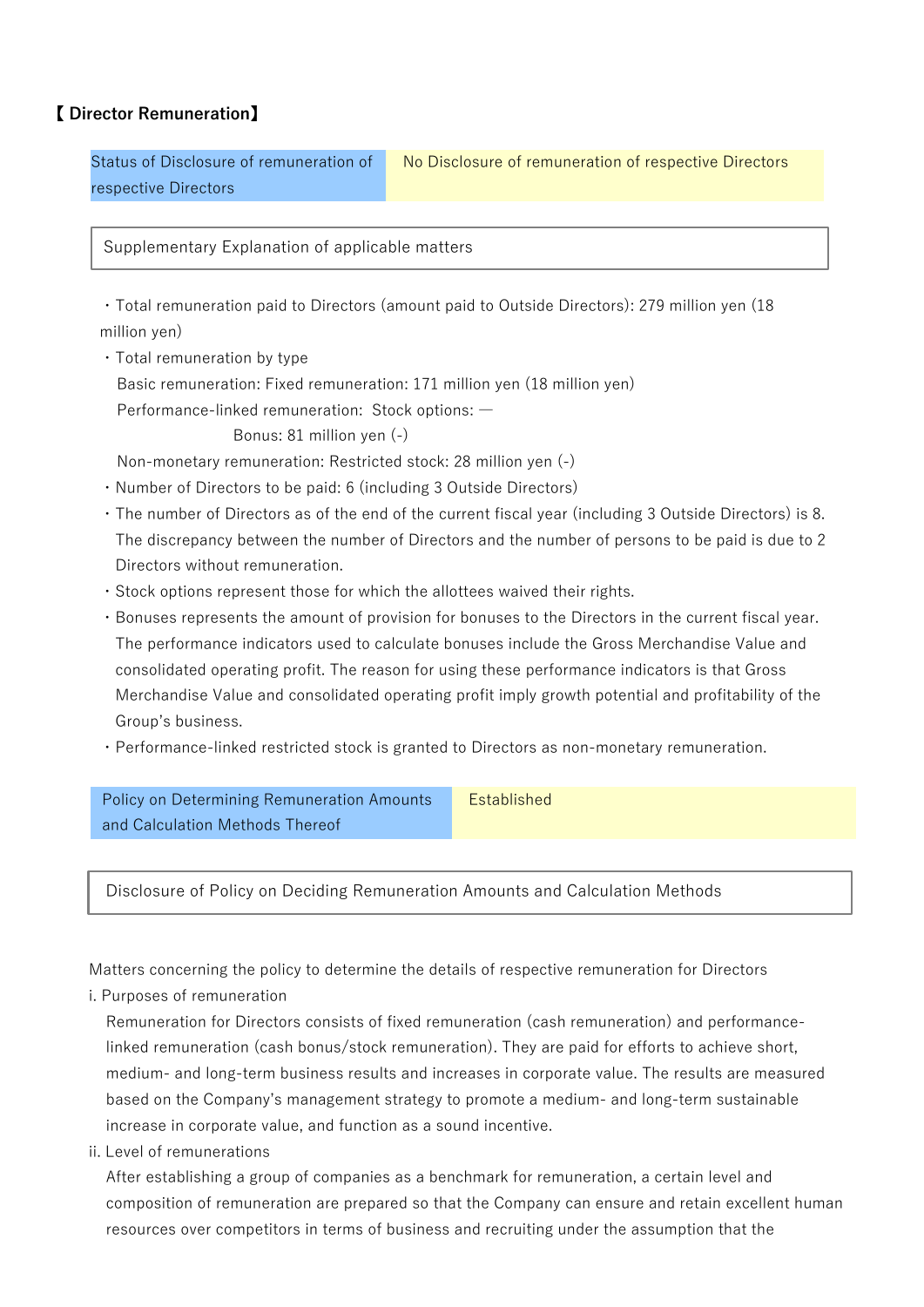remuneration is attractive for current and prospective officers and their candidates.

iii. Composition of remuneration

The ratio of performance-linked remuneration exceeds the percentage of fixed remuneration, and among the performance-linked remuneration, the proportion of a cash bonus and stock remuneration shall be at 50:50.

a. Cash remunerations

Fixed remuneration is determined according to the title and duty of the eligible persons and paid during their term of office.

b. Cash bonus (short-term incentive remuneration)

Cash bonus represents the performance-linked remuneration based on the achievement of the short-term performance goal for each fiscal year, and Gross Merchandise Value, an indicator for potential business growth, and consolidated operating profit, an indicator for profitability, are designated as criteria for the payment of remuneration. A specific payment amount is determined based on the achievement of a performance goal set out in the single-year plan and title and duty of the eligible persons and periodically paid during the term of office.

- c. Stock remuneration (medium- and long-term incentive remuneration) Stock remuneration represents performance-linked remuneration for promoting the management that focuses on medium- and long-term increases in corporate value/shareholder value and stock with restrictions on transfer is granted to the eligible persons. The ratio to release the restrictions on transfer is determined based on the Company's stock price growth rate for three fiscal years (compared with those of a group of about 36 benchmark companies) and consolidated operating profit. Fundamentally, the stock is annually granted to the eligible persons according to their title and duties.
- iv. Matters concerning the determination of the details of remunerations for respective Directors The Nomination and Remuneration Consultatory Committee examines the draft and its consistency with the policy for the determination from various perspectives. The Board of Directors also believes that the draft complies with the policy for determination and fundamentally respects a report from the committee.
- v. Other significant matters concerning the determination of the remuneration of respective **Directors**

For stock remuneration, the provision is established that the Company acquires all or a part of the stocks allocated to the eligible Directors without charge in the event the relevant Directors resigns before the expiration of the period of transfer restriction for reasons other than reasons the Board of Directors thinks due and other cases that the relevant Directors commit events, such as specific illegal activities. In addition, the provision is established for making the applicable Directors return all or a part of stocks with restrictions on transfer or cash equivalent to them to the Company without charge when certain events are identified, including errors in the figures providing a basis for calculating the ratio of releasing the restrictions on transfer, and the Company considers the above return due.

#### **【Supporting System for Outside Directors and/or Audit and Supervisory Board Members】**

The Business Administration Division supports Outside Directors and Outside Audit and Supervisory Board Members. In addition, full-time Audit and Supervisory Board members timely exchange information with part-time Audit and Supervisory Board members.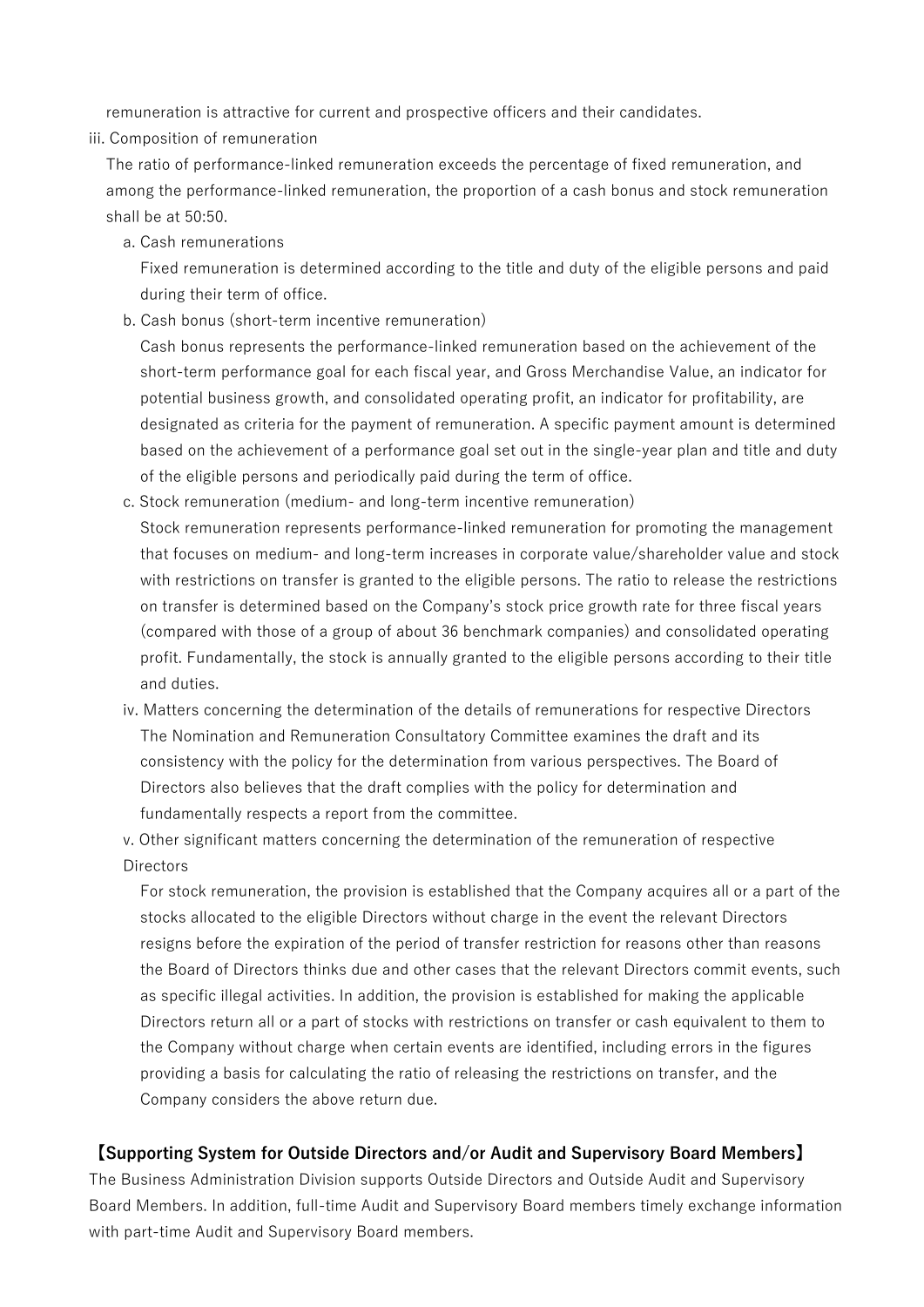# **2. Matters concerning Functions for Business Execution, Auditing, Supervision, Nomination, and Remuneration Decisions (Overview of Current Corporate Governance Structure)**

#### (a) Structure of the Board of Directors

The Board of Directors of the Company makes decisions on important management issues related to the business execution, supervises the execution of Directors' duties, and strives to ensure the transparency, efficiency, and fairness of the decision-making process. The total number of Directors is 8 (including 3 Outside Directors). The Board of Directors holds a regular meeting once a month and an extraordinary meeting as needed. The meetings were held 27 times in the fiscal year ended March 2020 and 26 times in the fiscal year ended March 2021. Based on the provisions of Paragraph 1 of Article 427 of the Companies Act, the Company agreed with 3 Outside Directors to limit their liabilities for compensation under Paragraph 1 of Article 423 of the Companies Act, to the extent provided by laws and regulations if they act in good faith and are not grossly negligent.

To enhance business execution and supervisory structure, the Company established the Nomination and Remuneration Consultatory Committee, an advisory body under the Board of Directors chaired by an Independent Outside Director. The committee's purpose is to strengthen the independence, objectivity, and accountability of the Board of Directors' function to determine the nomination and remuneration of Directors.

#### (b)Audit and Supervisory Board and Audit and Supervisory Board Members

The Company is a company with Audit and Supervisory Board based on relevant laws and regulations of the Companies Act. The Audit and Supervisory Board monitors the operation of the Board of Directors and conducts audits of day-to-day activities, including the execution of Directors' duties. The number of Audit and Supervisory Board Members is 3. All Audit and Supervisory Board Members are Outside Audit and Supervisory Board Members. Outside Audit and Supervisory Board Members, who are an attorney or certified public accountants, use their experiences and accomplishments to monitor the management. In principle, the Audit and Supervisory Board meets once a month, and meetings were held 19 times in the fiscal year ended March 2020 and 18 times in the fiscal year ended March 2021.

Audit and Supervisory Board Members attend the General Meeting of Shareholders and the Board Meeting and exercise legal rights, such as receiving reports from Directors, Executive Officers, employees, and the Accounting Auditor. In addition, full-time Audit and Supervisory Board Members attend the Management Meeting and the Compliance Committee, which are regarded as important congressional bodies, conduct audits through interviews with each department and on-site inspections of subsidiaries. The members offer opinions that contribute to improving the soundness of the Company's management through daily auditing work. Furthermore, the members actively exchange views with the Accounting Auditor, the Internal Audit Office, Directors of subsidiaries and share information with the auditor of our parent company, SoftBank Group Corp.. As a result of the efforts mentioned above, effective and efficient auditing operations have been realized. Based on the provisions of Paragraph 1 of Article 427 of the Companies Act, the Company agreed with each Audit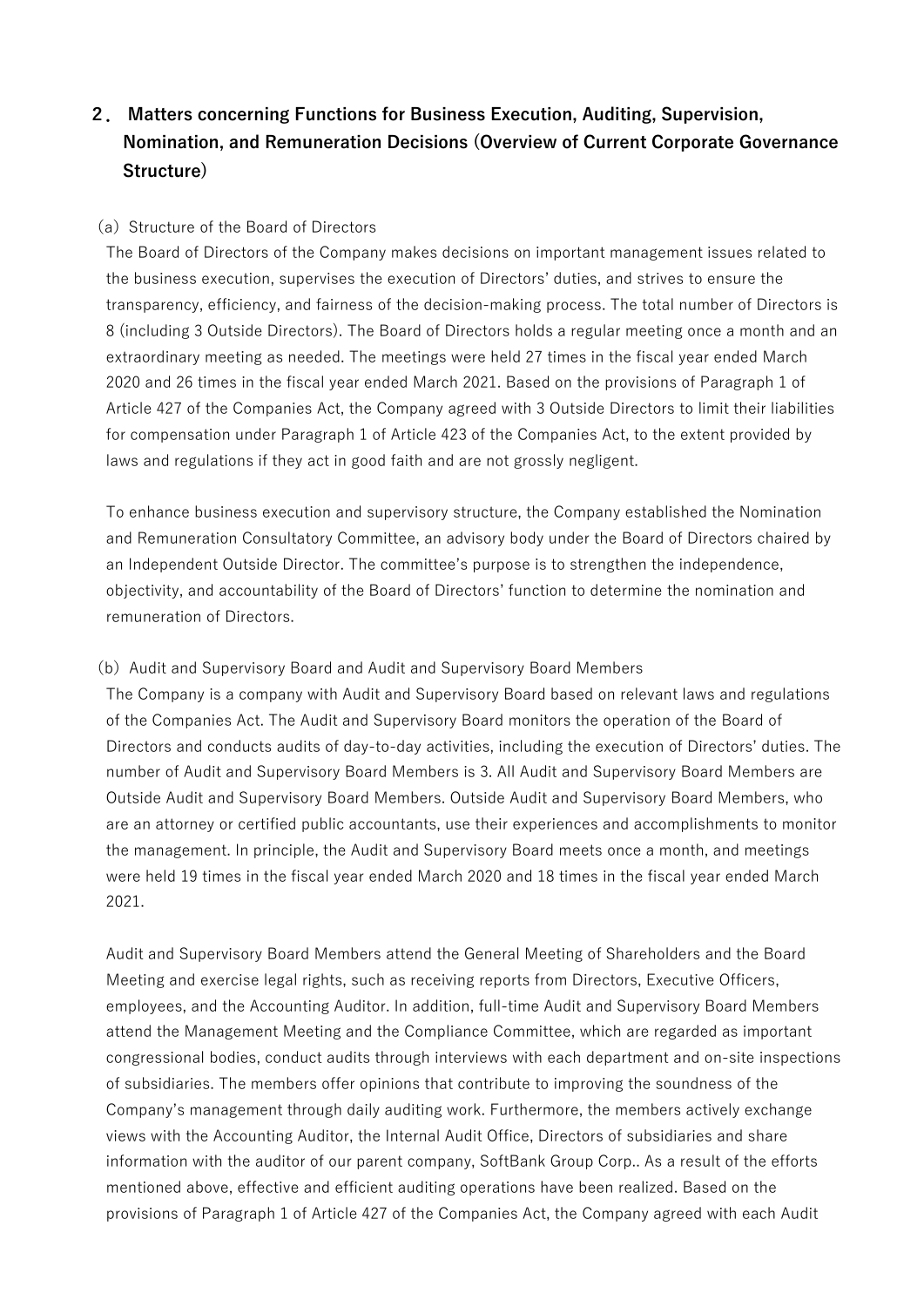and Supervisory board member to limit liability for compensation under Paragraph 1 of Article 423 of the Companies Act to the extent provided by laws and regulations if the member acts in good faith and is not grossly negligent.

#### (c) Management Meeting

The Management Meeting consists of Directors and Executive Officers, and as observers, Outside Directors, General Managers, full-time Audit and Supervisory Board members, and Representative Director of subsidiaries, also as needed, persons in charge of matters to be discussed. In principle, the Management Meeting is held twice a month to make resolutions, deliberations, and reports based on the authority approval standards. In addition, the Management Meeting members discuss business reports based on the management policy, information gathering/analysis on that, information sharing between departments, business plans and directions related to the entire business, and issues each business is working on. They also make decisions on matters above which require cross-organizational discussion, and Management Meeting is held to help the decision-making process by the Representative Director and other decision-makers based on the authority approval standards.

#### (d) Nomination and Remuneration Consultatory Committee

The Company established the Nomination and Remuneration Consultatory Committee to express opinions to the Board of Directors on the nomination and remuneration of Directors. The Nomination and Remuneration Consultatory Committee consists of 5 members, all Independent Outside Directors, one Director and one Executive Director dispatched from the parent company and is chaired by an Outside Director. By the Nomination and Remuneration Consultatory Committee regulations established by the Board of Directors, the Nomination and Remuneration Consultatory Committee proposes its opinions to the Board Meeting as agenda related to the appointment and dismissal of Directors at the General Meeting of shareholders, the appointment and dismissal of the Representative Director, President & CEO, succession plans for the Representative Director, President & CEO, and remuneration and bonuses of Directors (excluding Non-executive Directors and Outside Directors) after deliberations based on the business performance of each fiscal year and the contribution to the business performance, and all matters related to the information mentioned above.

#### (e) Internal Audit Office

In cooperation with Audit and Supervisory Board Members and the Accounting Auditor, the Internal Audit Office strives to improve the effectiveness and efficiency of internal controls and compliance by conducting interviews and on-site surveys of each business division based on the annual internal audit plan.

#### (f) Auditing Firms

- a. Name of the auditing firm
	- Deloitte Touche Tohmatsu Limited.
- b. Certified Public Accountants who conducted the audit Tsutomu Hirose Kunikazu Awashima
- c. Composition of assistants relevant to audit activities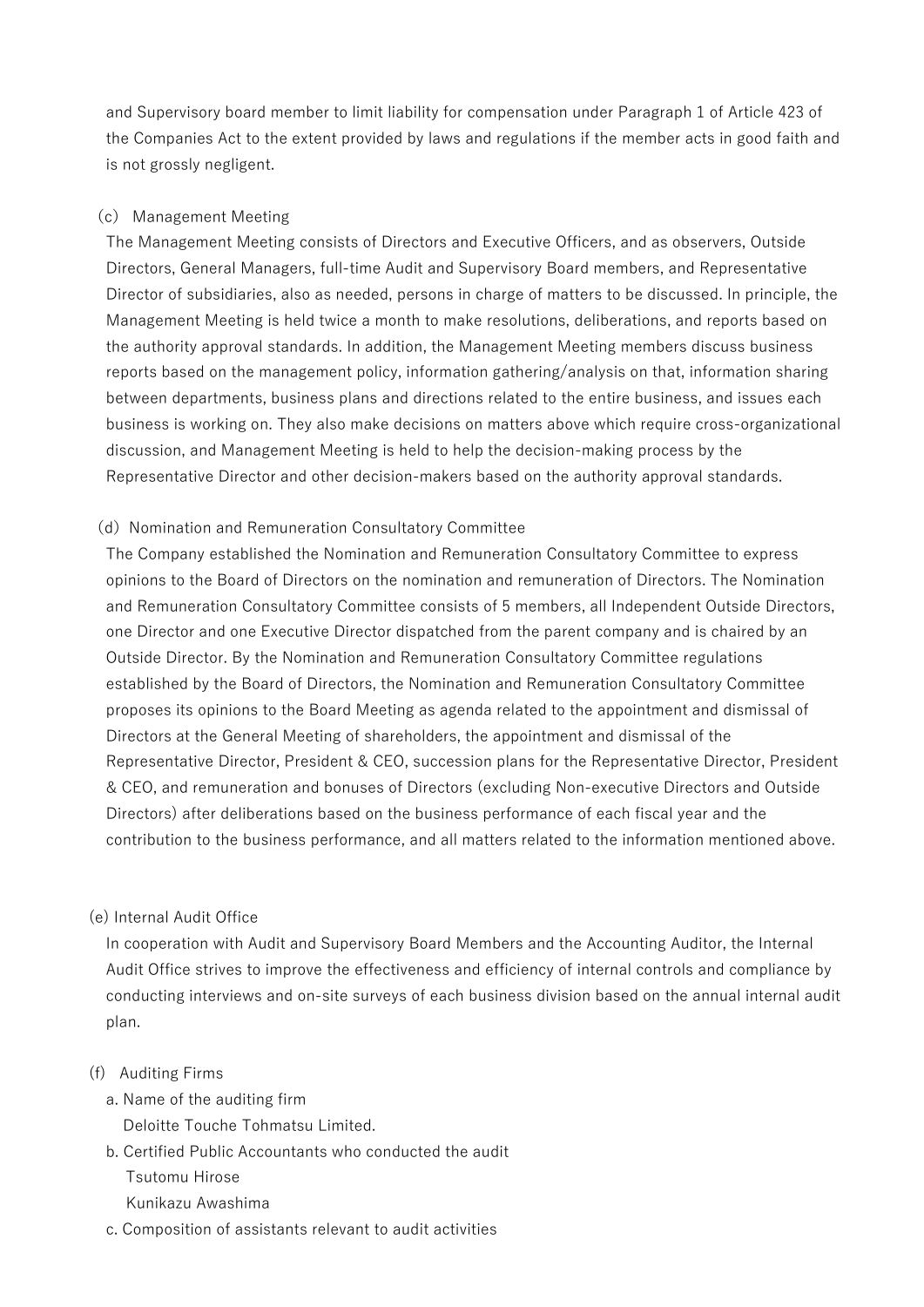Audit assistants engaged in accounting audits consist of nine certified public accountants and 12 others.

## **3. Reasons for Adoption of Current Corporate Governance System**

The Company Group's basic management policy is to continuously enhance corporate value and build smooth relationships with all stakeholders, including shareholders, by the consciousness of soundness, transparency, efficiency, and speed of the management.

The Group adopted the corporate governance structure centered on the Board of Directors and Audit and Supervisory Board to achieve the policy. At present, the total number of Directors is 8, and Non-executive Directors is 5 (including 3 Outside Directors). They appropriately express opinions to the management members from an external viewpoint while objectively supervising the management members and directors. From a view to enhance the functions of the Board of Directors, the Nomination and Remuneration Consultatory Committee, an advisory body under the Board of Directors and chaired by the Independent Outside Director, is established. The committee's purpose is to strengthen the independence, objectivity, and accountability of the Board of Directors' function to determine the nomination and remuneration of Directors.

All three Audit and Supervisory Board Members are appointed as Outside Audit and Supervisory Board Members, and all Outside Officers are designated as Independent Officers to the Tokyo Stock Exchange. They exchange opinions with the management members and express their opinions appropriately from an external perspective, thereby fulfilling their roles and responsibilities concerning corporate governance. Based on the above, we believe that the objectivity and neutrality of the management oversight function are sufficiently ensured.

# Ⅲ **Implementation of Measures for Shareholders and Other Stakeholders**

1. **Measures to Vitalize the General Meeting of Shareholders and to Ensure the Smooth Exercise of Voting Rights** 

| Scheduling of the General Meeting           | To allow a greater number of the shareholders to attend, the   |
|---------------------------------------------|----------------------------------------------------------------|
| of Shareholders on Off-Peak Days            | Company schedules the General Meeting of Shareholders on off-  |
|                                             | peak days when meetings of many other companies are not        |
|                                             | concentrated.                                                  |
| <b>Electronic Exercise of Voting Right</b>  | Electronic exercise of voting rights is allowed so that more   |
|                                             | shareholders can exercise their voting rights.                 |
| Participation in a Platform for the         | The Company participates in the electronic voting platform for |
| <b>Electronic Exercise of Voting Rights</b> | institutional investors to improve their convenience.          |
| and Other Initiatives to Enhance            |                                                                |
| Environment for Institutional               |                                                                |
| <b>Investors to Exercise Voting Rights</b>  |                                                                |
|                                             |                                                                |

#### Supplementary Explanations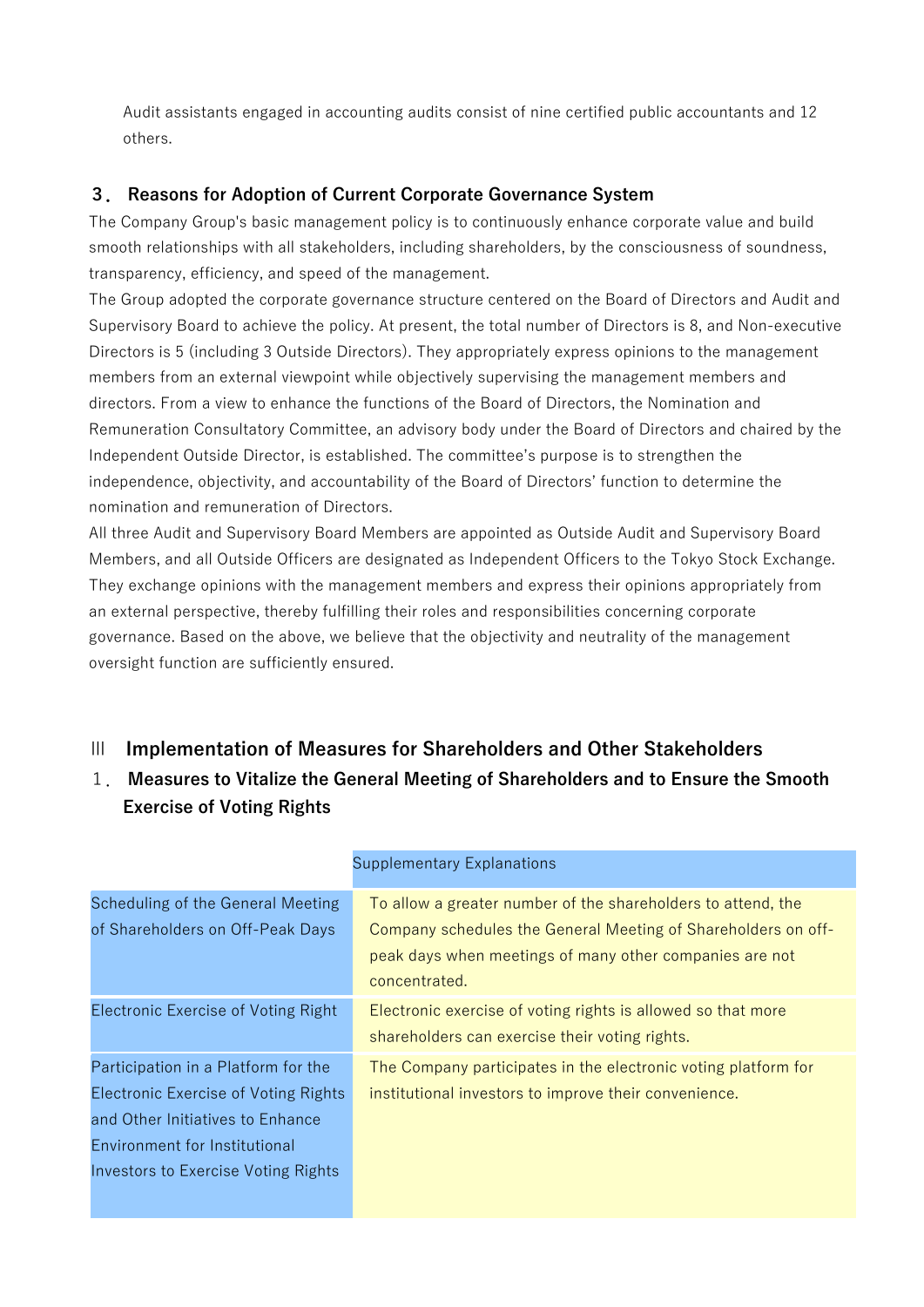| Provision of Notice (or Summary of | Convocation notices are translated into English to provide the  |
|------------------------------------|-----------------------------------------------------------------|
| Notice) of the General Meeting of  | information on the Company's website.                           |
| Shareholders in English            |                                                                 |
| Other                              | The Company is working to realize early disclosure of financial |
|                                    | results (before sending convocation notices at the latest) by   |
|                                    | accelerating financial closing. In addition, we implemented the |
|                                    | hybrid virtual Annual General Meeting so that shareholders can  |
|                                    | confirm and observe deliberations and other matters even from   |
|                                    | afar.                                                           |

# **2. Status of IR Activities**

|                                                                                | <b>Supplementary Explanations</b>                                                                                                                                                                                                                                                                                                                                                                                                            | Explanation<br>by the<br>Representative |
|--------------------------------------------------------------------------------|----------------------------------------------------------------------------------------------------------------------------------------------------------------------------------------------------------------------------------------------------------------------------------------------------------------------------------------------------------------------------------------------------------------------------------------------|-----------------------------------------|
| Provision and Publication of<br><b>Disclosure Policy</b>                       | The disclosure policy is available on the<br>Company's website.                                                                                                                                                                                                                                                                                                                                                                              |                                         |
| Regular financial results briefing for<br>Analysts and Institutional Investors | The financial results briefing is held quarterly.                                                                                                                                                                                                                                                                                                                                                                                            | <b>Exist</b>                            |
| Regular financial results briefing for<br>Overseas Investors                   | Considering the ratio of overseas investors, the<br>following information is available in English:<br>financial results briefing materials, convocation<br>notices on the General Meeting of Shareholders,<br>quarterly financial statements overview, and<br>other information. Also, we are offering live<br>streaming of the financial results briefing and<br>global conference calls in English through<br>simultaneous interpretation. | <b>Exist</b>                            |
| Online Disclosure of IR Information                                            | The following information is available on the<br>Company's website: The financial statements,<br>quarterly financial statements, financial results<br>briefing materials for analysts, securities reports,<br>quarterly reports, and other materials for timely<br>disclosure.                                                                                                                                                               |                                         |
| Department and/or Manager in<br>Charge of IR                                   | <b>Business Administration Division, Strategic</b><br>Planning and Development Department is in<br>charge of IR.                                                                                                                                                                                                                                                                                                                             |                                         |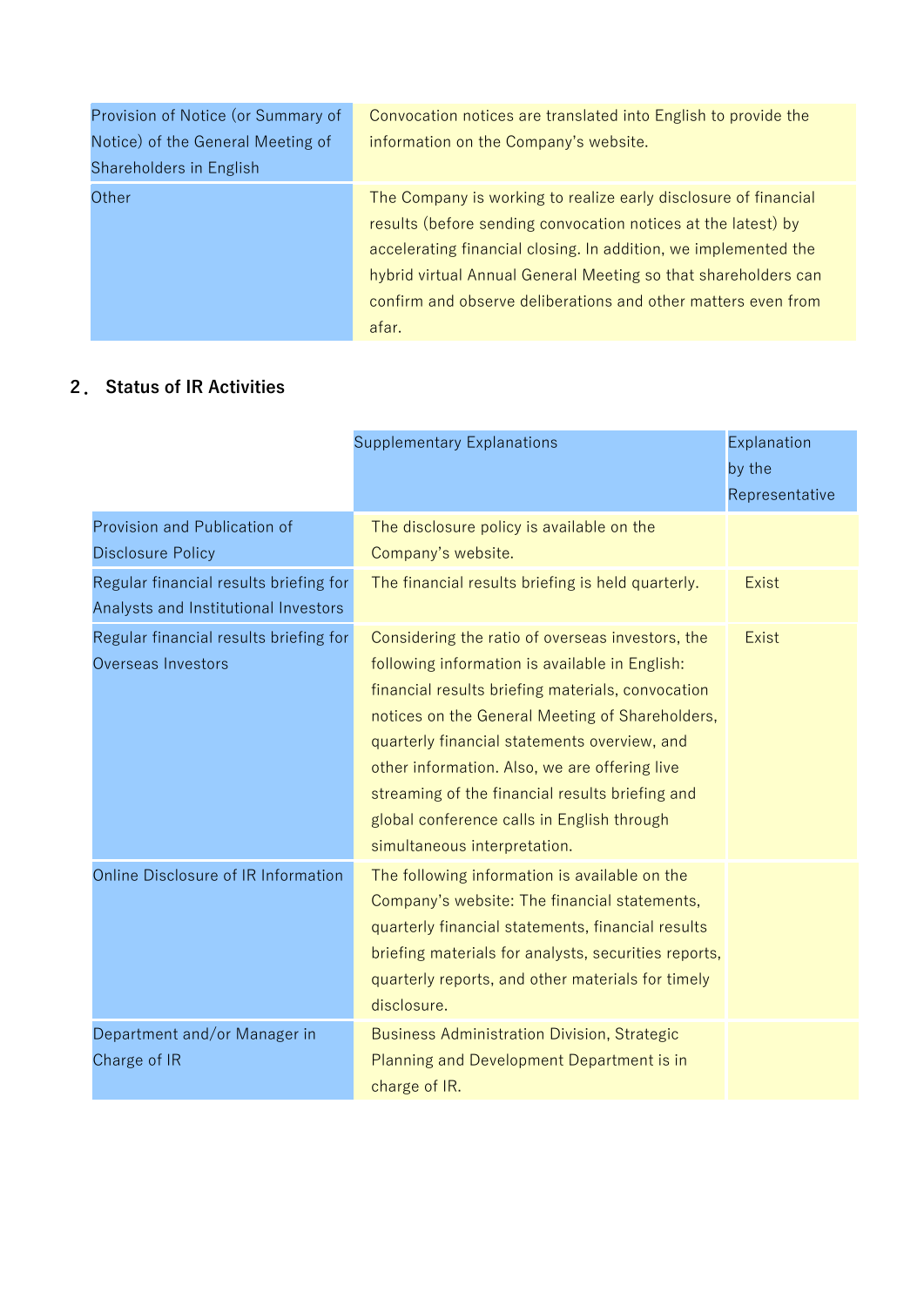# 3. **Status of Measures to Ensure Due Respect for Stakeholder**

| Our corporate philosophy is "Inspire the World, Deliver Joy Every<br>Day". We support people to fulfill their potential with the power of<br>fashion and technology to solve social and environmental problems.<br>Therefore, the Company reviewed the ESG-related promotion<br>structure and established a promotion committee consisting of<br>Outside Directors and Executive Officers and a related task force in<br>2020. In April 2021, the Company published the sustainable<br>statement and four prioritized measures and seeks to achieve those<br>measures in 2030.                                                                                                                                                                                                                                                        |
|---------------------------------------------------------------------------------------------------------------------------------------------------------------------------------------------------------------------------------------------------------------------------------------------------------------------------------------------------------------------------------------------------------------------------------------------------------------------------------------------------------------------------------------------------------------------------------------------------------------------------------------------------------------------------------------------------------------------------------------------------------------------------------------------------------------------------------------|
| (i) Highlight sustainable fashion choices to improve users'<br>experience<br>By sharing information, such as the sustainability criteria and<br>production background of a particular garment, the Company will<br>provide its customers with better opportunities to purchase<br>sustainable products that are human-rights and environmentally<br>friendly.<br>(ii) Create a made-to-order platform for zero waste<br>The Company will build a made-to-order production platform that<br>dramatically reduces waste by avoiding mass production and mass<br>disposal. This manufacturing system will utilize original<br>measurement technologies and a wide range of data.<br>(iii) Promote diversity and inclusion for all the people involved in<br>fashion                                                                      |
| The Company will actively disseminate information and take<br>initiatives that contribute to creating a society where all the people<br>involved in "fashion" can fulfill their potential. This includes the<br>Company's employees, fashion leaders, and next generation of<br>those leaders, minorities, apparel manufacturers, people struggling<br>from pollution, and our customers.<br>(iv) Contribute to sustainable community development<br>With the power of fashion and technology, the Company will work<br>on environmental and social issues in each region and community<br>with its stakeholders, and we aim to contribute to the revitalization<br>and sustainability of the local community.<br>*For more information on sustainability, please see the following<br>website: https://corp.zozo.com/sustainability/ |
| The Company provides the information with all stakeholders<br>focusing on promptness, accuracy, fairness, and continuity,<br>following related laws and regulations, such as Financial                                                                                                                                                                                                                                                                                                                                                                                                                                                                                                                                                                                                                                                |
|                                                                                                                                                                                                                                                                                                                                                                                                                                                                                                                                                                                                                                                                                                                                                                                                                                       |

# Supplementary Explanations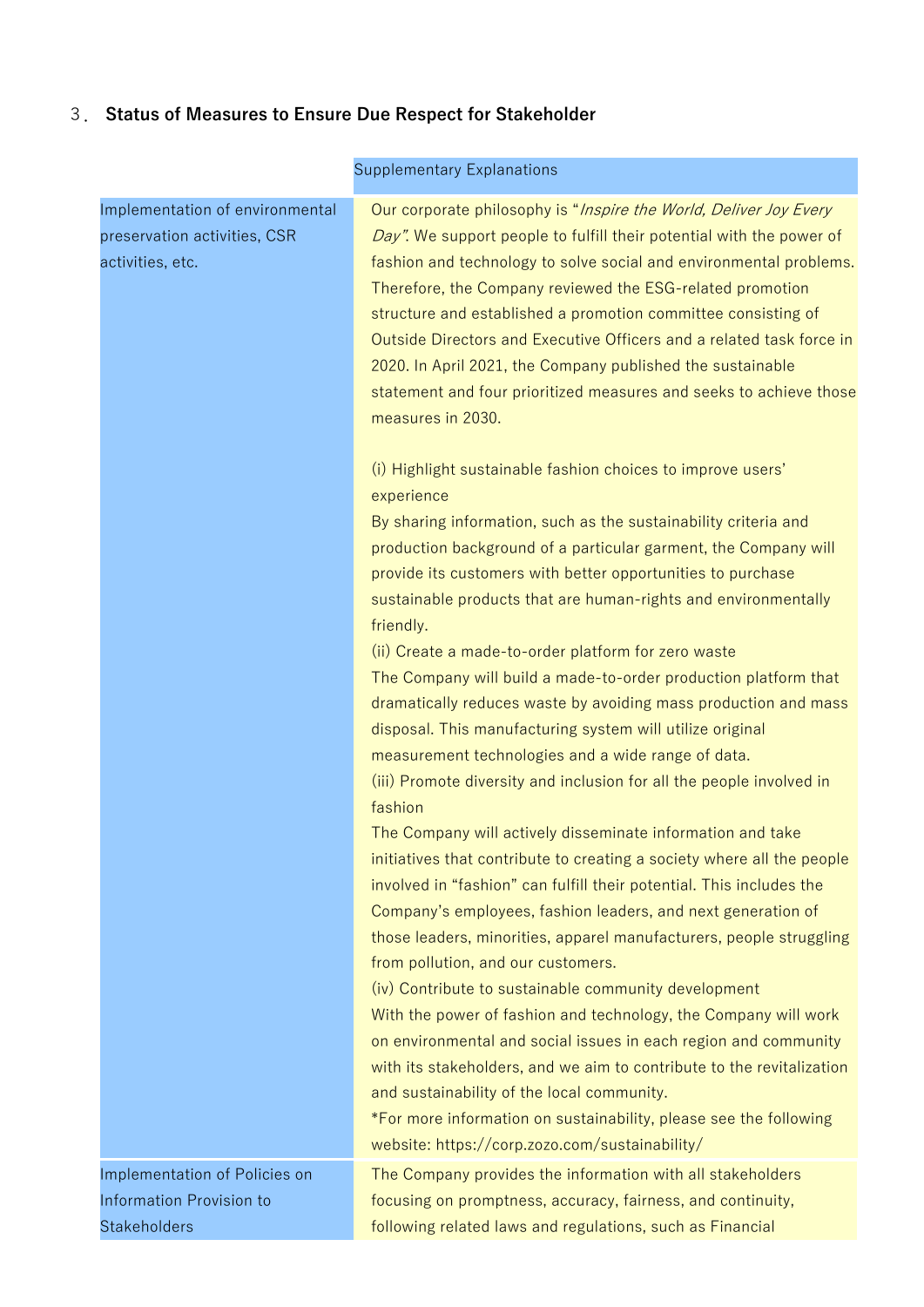Instruments and Exchange Law and regulations stipulated by the Tokyo Stock Exchange,

The Company believes that our staff is the indispensable foundation for future growth and fulfilling their potential, which includes diverse abilities and personalities, will contribute to the increase, development, and growth of corporate value. Therefore, the Company is promoting actions to enhance diversity and inclusion.

#### ・Initiatives for women empowerment

To further promote the activities of female employees, the Company established and carries out the general employer action plan based on the Act on Promotion of Women's Participation and Advancement in the Workplace. The Company's female employee ratio is 49% (as of April 2021), and the ratio of female managers equivalent to or higher than section chief is 28% (as of April 2021), which is higher than the national average of 11.9% (as of October 2019). The Company will increase the ratio of female managers by proactively promoting measures for female employees' participation and advancement. At the same time, we continue to value diversity and encourage appropriate human resources to execute business strategies.

※Regarding the national average of the ratio of female managers, please refer to "the Ministry of Health, Labor and Welfare FY 2019 Basic Survey of Gender Equality in Employment Management".

・Initiatives for employment of the person with disabilities 65 staff with disabilities (as of April 2021) is currently working at the Company. They belong to various departments, including our management division, customer support division, and merchandize control division.

We aim to be a company where every employee (with or without handicap) can show their capability and individuality by providing appropriate care.

#### ・Initiatives for LGBTQ

The definition of spouse by the Company's internal regulations includes same-sex partners. This enables our employees to enjoy the benefit of company welfare programs like money or holidays for congratulations and condolences, regardless of the gender of the partner.

・Initiatives to support staff in raising children The average age of employees is about 33 years old, and about 50%

**Other**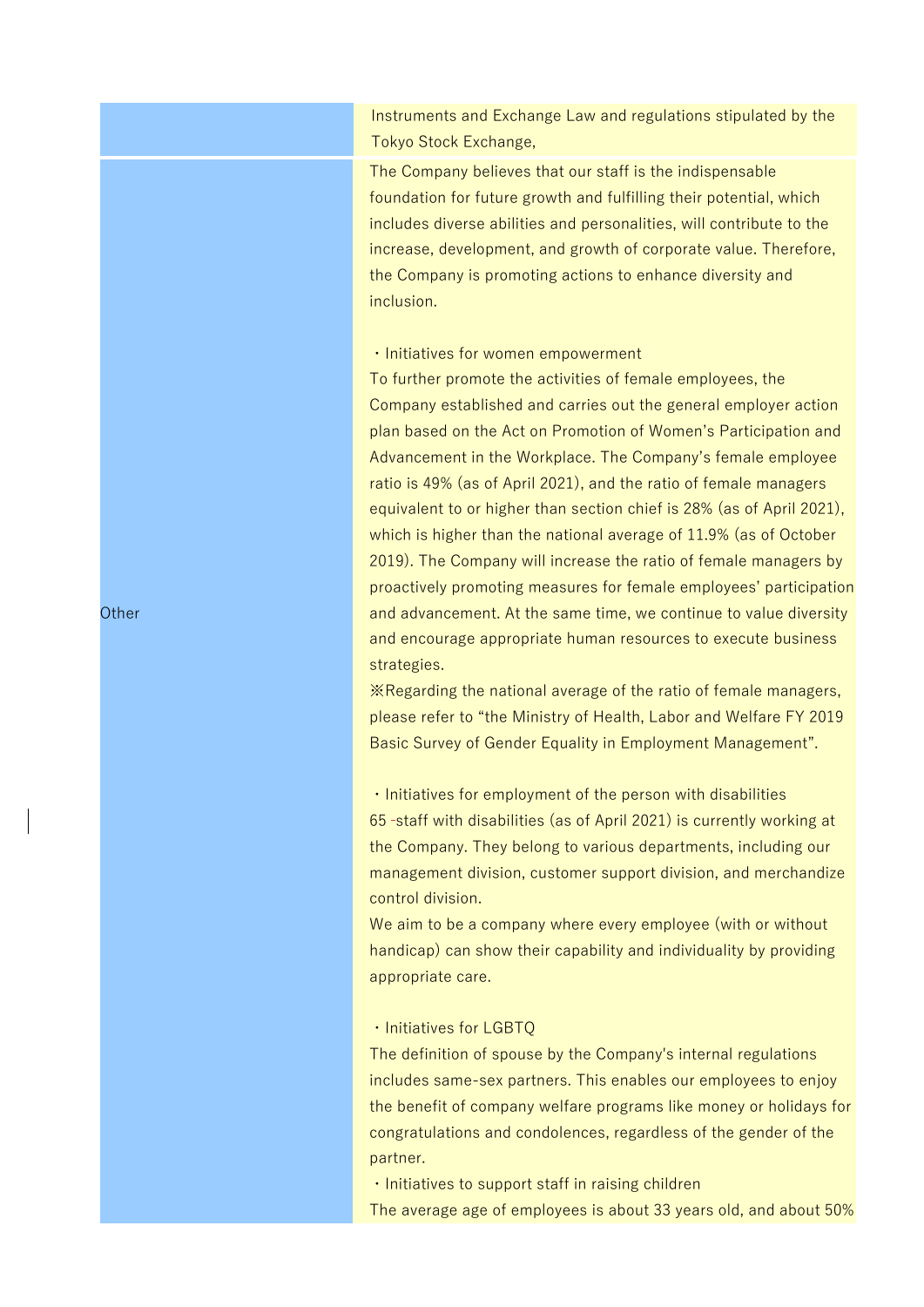of our employees are female. Many female employees continue to work taking advantage of maternity and childcare leave. The rate of return to work after maternity and childcare leave  $(*)$  is 97%, which is extremely high, and 52 employees in total, including female and male employees, used this system in the last 2 years (As of May 24, 2021).

In addition, in the spring when many employees return to work every year, we make a gathering opportunity for those who have just returned to work. We provide opportunities for information sharing and communications. We also host a program called "mama café," where employees on leave can participate voluntarily. We will support employees through these activities so that they can balance work and child-raising.

To support employees' work-life balance, employees can shorten the working time by 30 minutes to 2 hours for "family care," including child-care, elderly-care, pet-care, or care for anybody the employee considers "family."

\*: The rate of return to work after maternity and childcare leaves  $(female)$  = number of employees who return to work/number of employees who completed childcare leave during the relevant period

We will create a system that everyone mutually understands the diversity, such as gender (including sexual orientation and/or gender identity), nationality, values, and working style suited to individual lifestyle, so that every employee can participate and advance as themselves in the Company.

#### **Ⅳ Matters Related to the Internal Control System**

#### 1. **Basic Views on Internal Control System and the Progress of System Development**

The Company established the Basic Policy on Internal Control Systems as a system for ensuring the appropriate business operations following the provisions of the Companies Act and the enforcement regulations thereto and resolved it at the Board Meeting. This policy is outlined below.

1. Systems to ensure that the execution of duties by Directors and employees complies with laws, regulations, and the Articles of Incorporation

① To ensure that the execution of duties by Directors and employees complies with laws and regulations, conforms to corporate ethics, and fulfills their social responsibilities, the Company established the Compliance Committee, chaired by President and Representative Director, to deliberate on important compliance-related matters. The Company strives to develop and operates the compliance systems to prevent acts in violation of laws, regulations, etc., acts that could constitute violations and inappropriate transactions, and to enhance the system for legal and regulatory compliance of Directors and employees.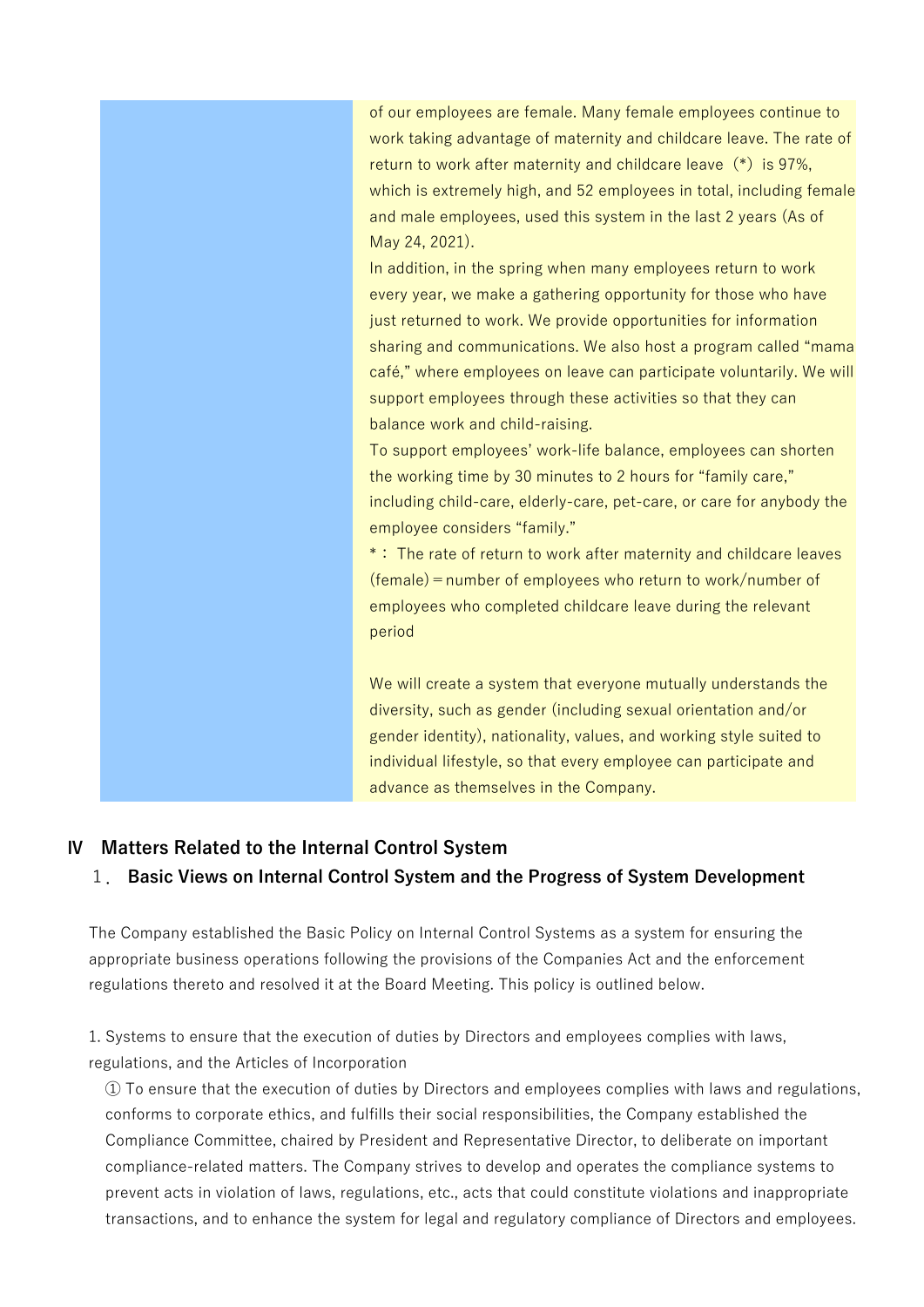② An internal whistleblowing system (helpline) is established to enable the Company Directors and employees to report matters such as acts that they suspect may violate laws, regulations, internal rules, etc., to quickly discover and rectify any inappropriate acts. Matters reported to the helpline are investigated by the Compliance Committee. When it is revealed that rectification is necessary, the Compliance Committee swiftly decides on corrective and preventive measures and implements them. ③ The Company takes necessary measures to prevent a person from being treated disadvantageously because the person made the whistle blow outlined in the preceding paragraph.

④ The Internal Audit Office examines the compliance structure, investigates any issues concerning laws, regulations, or the Articles of Incorporation, and reports the results to the Board of Directors and the Audit and Supervisory Board members.

⑤ The Board of Directors reviews the compliance structure periodically to identify issues and make relevant improvements.

⑥ Audit and Supervisory Board audits this internal control system in light of its efficacy and functions and strives swiftly to identify and rectify any issues.

2. Systems related to storage and management of information on the execution of Directors' duties ① Information on the execution of Directors' duties is managed and saved appropriately by recording it in written documents or electromagnetic media, following laws, regulations, the Information System Management Guideline, and the Document Management Guideline.

② Full-time Audit and Supervisory Board members can view such information at any time.

3. Guidelines and other structures related to the management of risks of losses by the Company ① The person responsible for supervising risk management in the Company is the Executive Vice President. Accordingly, Directors, Executive Officers, General Managers, and VPs of related departments identify and assess various risks based on the Risk Management Guideline and take necessary measures to avoid, mitigate, or transfer risks.

② The Internal Audit Office audits the status of risk management in each organization and reports results to the Board of Directors and Audit and Supervisory Board.

③ The Board of Directors reviews the risk management structure periodically to identify issues and make improvements as appropriate.

4. System for ensuring that Directors' duties are executed efficiently

① The roles and responsibilities of Directors and individual sections are defined clearly by preparing documents such as the Board of Directors Guideline, Organizational Guideline, Guideline on Division of Responsibilities, and Job Authority Guideline. In addition, the Board of Directors Guideline specifies matters that should be submitted to the Board of Directors and the scope of decisions that each Director may make as a system to ensure that the duties of Directors are executed efficiently.

② The President and Representative Director drafts annual management plans based on the Budget Management Guideline and obtains approval from the Board of Directors. Directors in charge of individual sections make decisions on practical measures and efficient business execution systems for their sections, based on the plans approved.

③ The President and Representative Director reports periodically to the Board of Directors on the progress of the annual management plan. The Board of Directors analyses any impediments to measures implemented and efficient business execution structure and seeks to make necessary improvements.

5. Systems for ensuring the appropriate business operations of the Company Group which consists of the Company and its subsidiaries ("Group" hereinafter)

① One or more of the Directors or Auditors are dispatched from the Company to a subsidiary to monitor,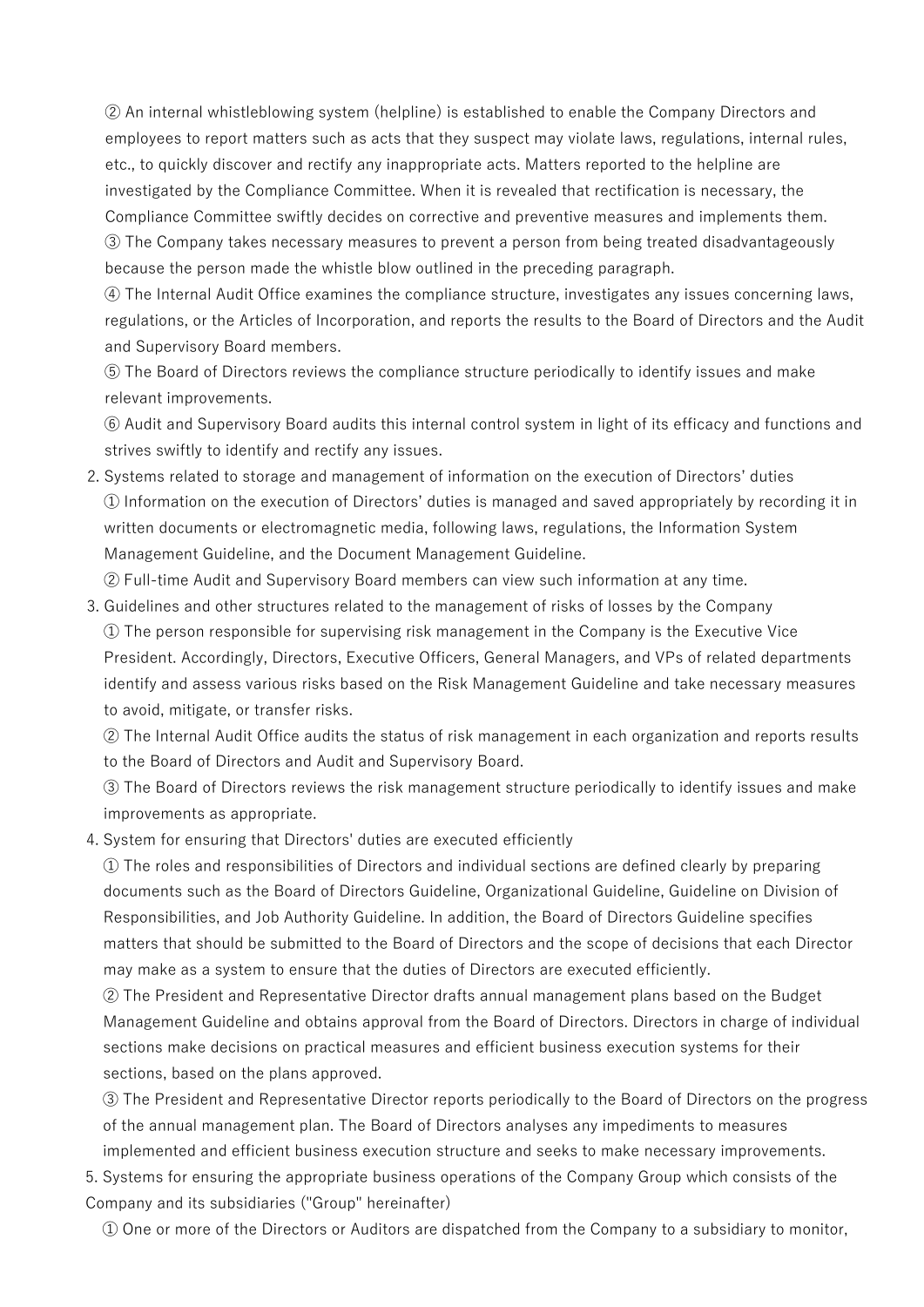supervise, or audit the execution of duties of subsidiary Directors. The Business Administration Division oversees the subsidiary's business management, compliance structure, risk management structure, and other matters of subsidiary business administration, following the Subsidiary Management Guideline. While respecting the autonomy of subsidiary management, the Company receives periodic reports on the status of the subsidiary business and approves important matters from the subsidiary as appropriate. ② The Internal Audit Office conducts an internal audit on the status of the management of subsidiaries and their business activities.

6. Structures regarding employees assigned to assist the Audit and Supervisory Board members in the execution of their duties, as requested by the members, and matters related to ensuring the efficacy of the execution of duties of such employees and their independence from Directors.

① When an Audit and Supervisory Board member has requested the assignment of one or more employees to assist in their duties, the Board of Directors may, through consultation with the Audit and Supervisory Board member, appoint such employees to assist the member. Authority to direct such employees shall be delegated to the Audit and Supervisory Board members during the period of such assistance as specified by them and said employees should not be subject to instruction or orders from Directors during the said period.

② The prior consent of the Audit and Supervisory Board shall be required before any personnel transfer, HR evaluation, or disciplinary action regarding an employee assisting an Audit and Supervisory Board member.

7. Structure for reporting by Group Directors and employees to Audit and Supervisory Board members and other systems related to reporting to them.

① Group Directors and employees shall report to Audit and Supervisory Board members, following laws, regulations, and internal rules, on matters that could cause serious harm to the Company; matters recognized to be improper acts or severe violations of laws, regulations, or the Articles of Incorporation; important matters submitted to the Board of Directors and decisions at the Board Meeting; important accounting policies or accounting standards and changes therein; the state of implementation of internal auditing; important monthly reports and other important matters.

② The Company takes necessary measures to prevent Group Directors and employees from being treated disadvantageously because the person made the report outlined in the preceding paragraph.

8. Other structures to ensure the efficacy of auditing by the Statutory Auditors

① To ascertain the status of important decision-making processes and execution of duties, the Audit and Supervisory Board member may attend the Board Meeting, the Management Meeting, and other important meetings, view important documents related to business execution, such as applications for approval, and demand explanation of matters from Directors and employees.

② Audit and Supervisory Board members ensure the efficacy of auditing through autonomy and authority following Audit and Supervisory Board Guideline and the Audit and Supervisory Board Auditing Standards and managing systems for effective audit in close cooperation with the Internal Audit Office and the Accounting Auditor.

③ The President and Representative Director meets periodically with the Audit and Supervisory Board members to exchange opinions and maintain close communication regarding topics that the Company should address, the status of maintenance of the environment for auditing by the Audit and Supervisory Board members, important topics related to auditing, and other matters.

④ Payment is made promptly in response to procedures for advance payment or reimbursement of costs arising from the execution of the duties of the Audit and Supervisory Board members and other demands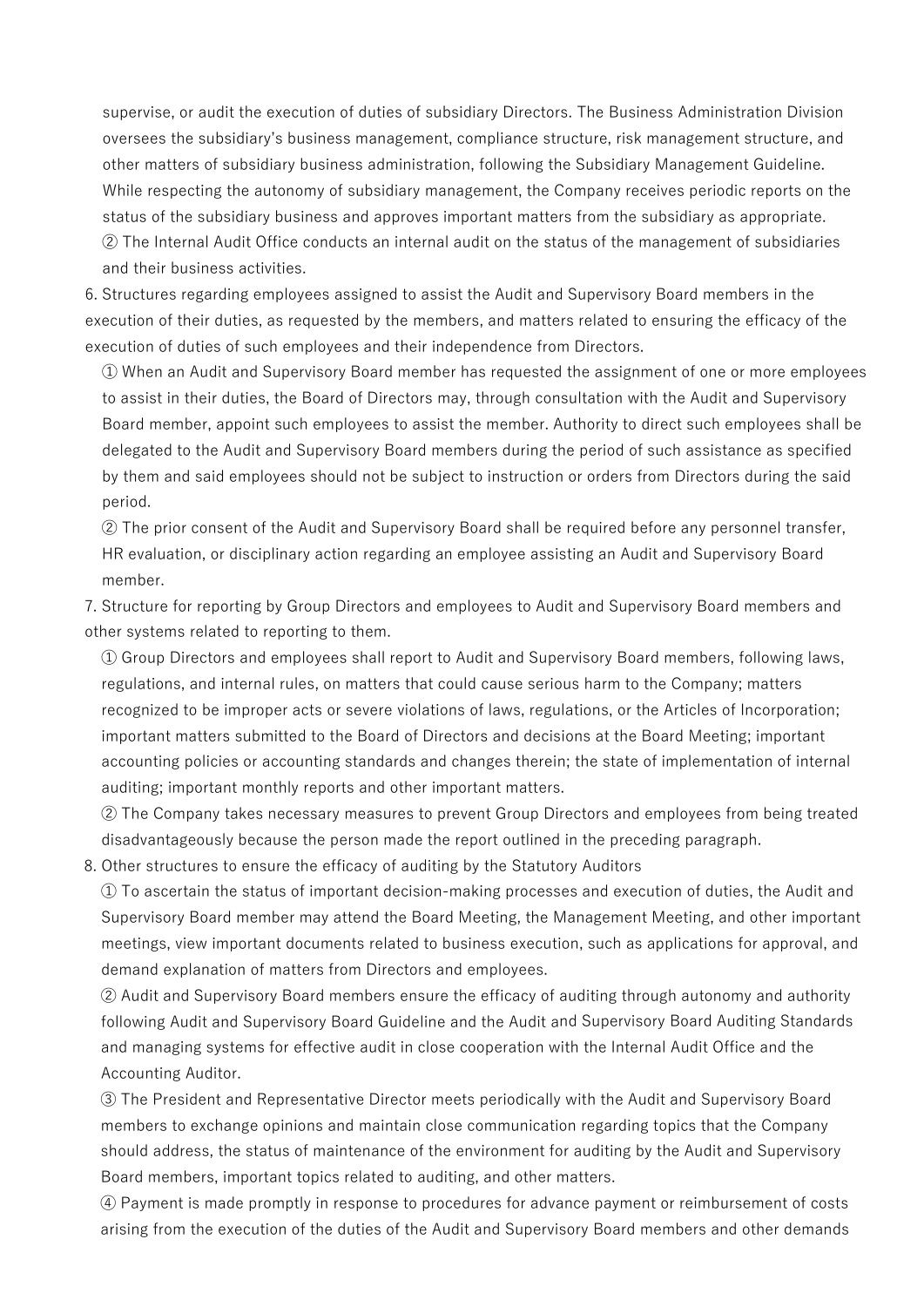for payment of costs or obligations arising in the execution of their duties.

9. Structure for exclusion of antisocial forces

The Company eliminates any relations with antisocial forces or groups that pose threats to social order or sound business activities and resists any improper demands or similar matters resolutely and systematically, cooperating with outside experts, including the police and company attorneys.

10. Structure for ensuring the reliability of financial reporting

To ensure the reliability of financial reporting, the internal control system related to the financial reporting is developed, maintained, and operated to ensure it functions effectively.

## **2. Basic Views on Measures for Eliminating Anti-Social Forces and Status of Development**

The Company Group's basic policy is to eliminate any transactions with antisocial forces and organizations that threaten the social order and the sound activities of companies and to cooperate with external specialist organizations such as the police and company attorneys while taking a firm stance toward responding to unfair demands in an organized manner. To prevent any relationship with antisocial forces, the Legal Department of the Group conducts surveys before commencing transactions with new suppliers, new subcontractors, etc. We also implemented procedures to conduct another survey by external investigative organizations following the criteria we made. After implementing these procedures, we have accomplished a system to commence transactions. In addition, we conduct surveys of existing business partners at least once a year to ensure that we can collect information on an ongoing basis.

## **Ⅴ Other**

―――

## **1. Adoption of Anti-Takeover Measures**

Adoption of Anti-Takeover Measures Not Adopted

Supplementary Explanation of applicable matters

## **2. Other Matters Concerning to Corporate Governance System**

Corporate governance structure

・The diagram of the corporate governance structure is attached.

Timely disclosure system

(1) Provision and operation of timely disclosure system:

a. Initiatives for the provision of the timely disclosure system

(Basic Policy)

The Company will comply with the Financial Instruments and Exchange Law, other relevant laws and regulations, and the rules on timely disclosure (hereinafter referred to as the "Rules on Timely Disclosure") stipulated by the Tokyo Stock Exchange while ensuring prompt, accurate, fair and continuous disclosure to all stakeholders. In addition, the Company discloses other information promptly, accurately, and fairly, with an appropriate method, even if the item does not apply to the Rules on Timely Disclosure.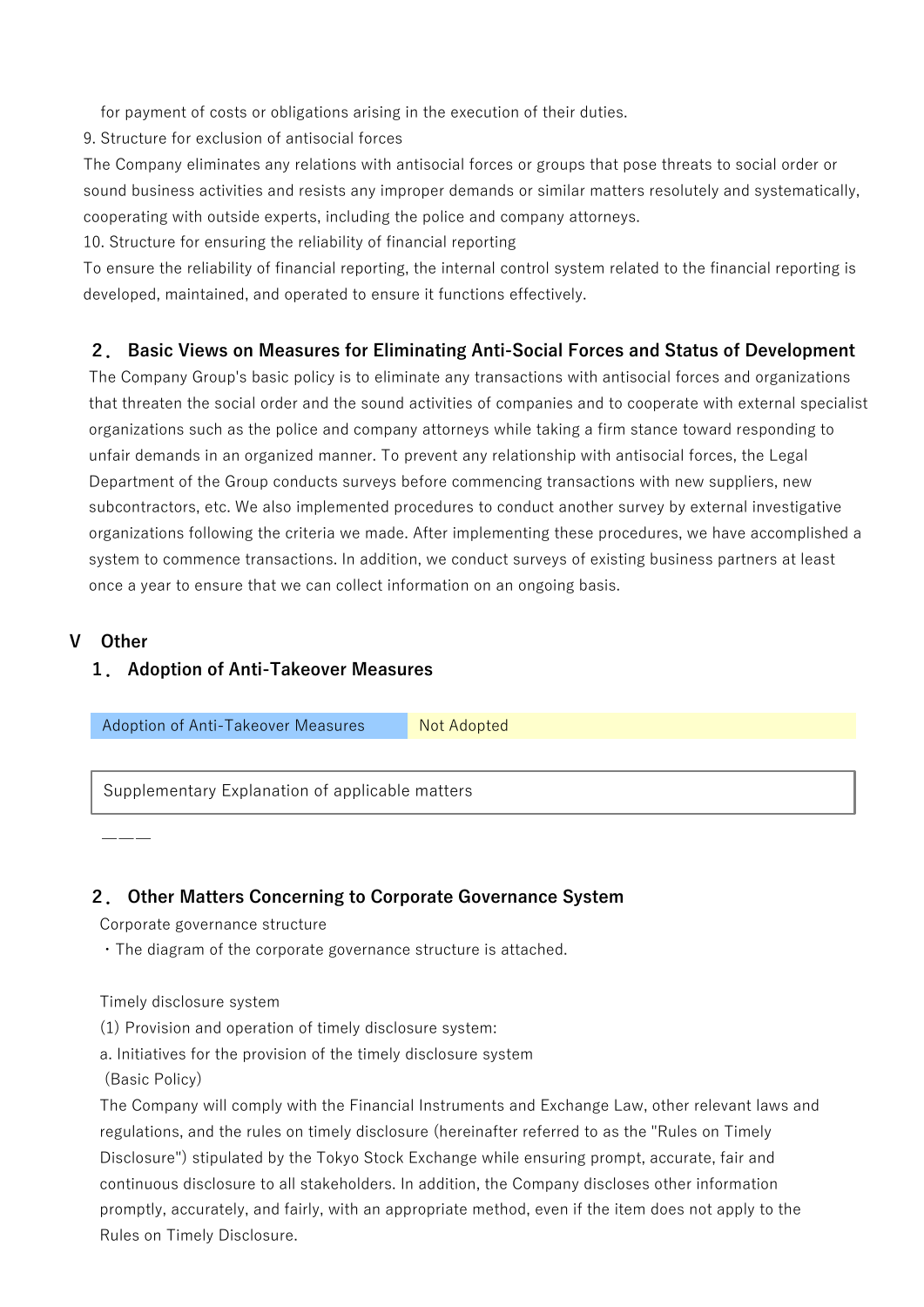#### (System for collection of material information)

Regarding the collection of the potential information to be disclosed (such as decisions, facts that occurred, and financial information), the Company Group shares items applicable to important facts to officers and employees based on the Guideline for Insider Trading Management to ensure the comprehensiveness of information gathering. Specifically, if there are any doubts on whether the information that employees obtained during business falls under the category of inside information or not, it needs to be reported immediately to the Director of the division to which the employee belongs or the President and Representative Director of subsidiaries. Directors of each division or the President and Representative Director of subsidiaries who received the notice of important information make a report to the Information Management Supervisor without delay. The Information Management Supervisor obtains information from various reports from the Directors of each division at the Management Meeting, which is fundamentally held twice a month to understand important insider information, including financial information.

#### (Operation of timely disclosure)

The Information Management Supervisor identifies whether the obtained information falls under the important inside information stipulated in the laws, regulations, and various guidelines. When it falls under the important inside information, the Information Management Supervisor proposes the deliberation and determination on the disclosure to the Board of Directors. The division in charge of information management prepares disclosure materials. The division is supposed to ensure the accuracy, transparency, and legality of the disclosure materials, which need to contain sufficient information to support investment decisions. Although timely disclosure is conducted based on the approval of the Board of Directors, when the Company must disclose the information with high materiality or urgency, the President and Representative Director has the authority to do it immediately.

#### (The means of timely disclosure)

When the Company makes timely disclosure, decisions to be disclosed are registered and submitted to TDnet (Timely Disclosure network) that the Tokyo Stock Exchange provides, by the division in charge of information management. After being disclosed at TDnet, such matters are uploaded on the Company's website so that the information can be fairly provided to all stakeholders.

(Monitoring of timely disclosure system)

To monitor whether the timely disclosure system appropriately functions within the Company Group, the Internal Audit Office conducts a periodic audit to monitor the compliance with The Guideline for Insider Trading established by employees and appropriate operation of timely disclosure by the division in charge of information management. 3 Audit and Supervisory Board Members (including 2 part-time Audit and Supervisory Board Members) attend the Board Meeting to monitor the execution of Directors' duties, and full-time Audit and Supervisory Board Members attend Management Meeting as observers so that they can comprehensively monitor the series of processes from the collection of the information on timely disclosure to decision-making at the Board Meeting.

(In-house training system for timely disclosure)

To make timely disclosure appropriately, the Company Group is required to maintain the system that aggregates all the important inside information subject to disclosure to the Information Management Supervisor. All officers and employees need to be aware of the importance of timely disclosure and inside information management. The Company Group timely provides officers and employees of the Company Group with training opportunities for the management of important inside information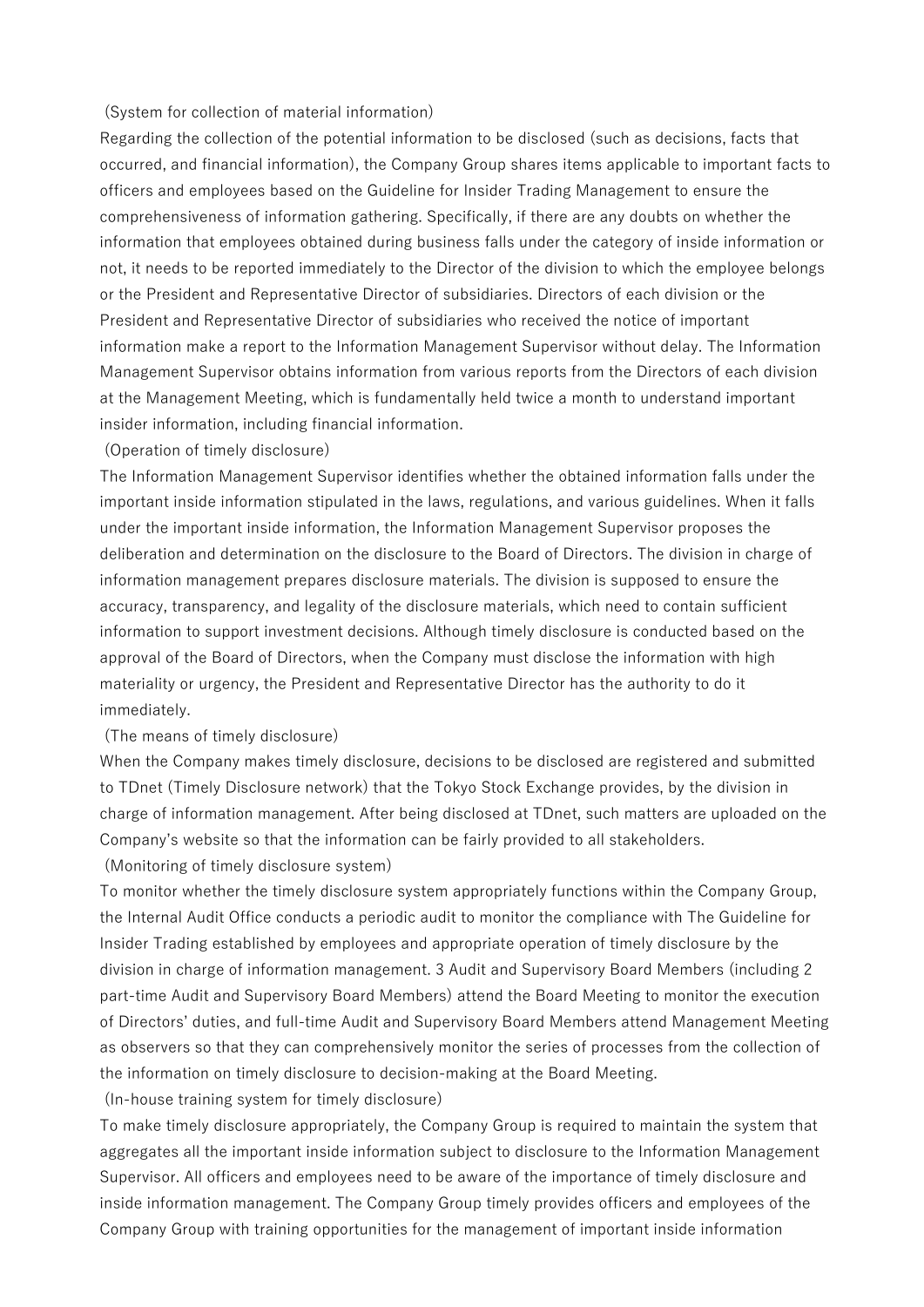following the Guideline for Insider Trading Management.

b. Organization in charge of timely disclosure (a division in charge and number of staff) The Director and Executive Vice President is the person in charge of the management of the important inside information within the Company Group, the communication with the stock exchanges, and management of timely disclosure of inside information. The Business Administration Division is responsible for information management under the control of the Information Management Supervisor for the timely disclosure of corporate information.

The division in charge: 8 members in the Business Administration Division, Strategic Planning and Development Department

Title and name of the Information Management Supervisor: Koji Yanagisawa, Director, Executive Vice President, and CFO

c.Procedure for timely disclosure

The procedure for timely disclosure mentioned above is visualized and attached.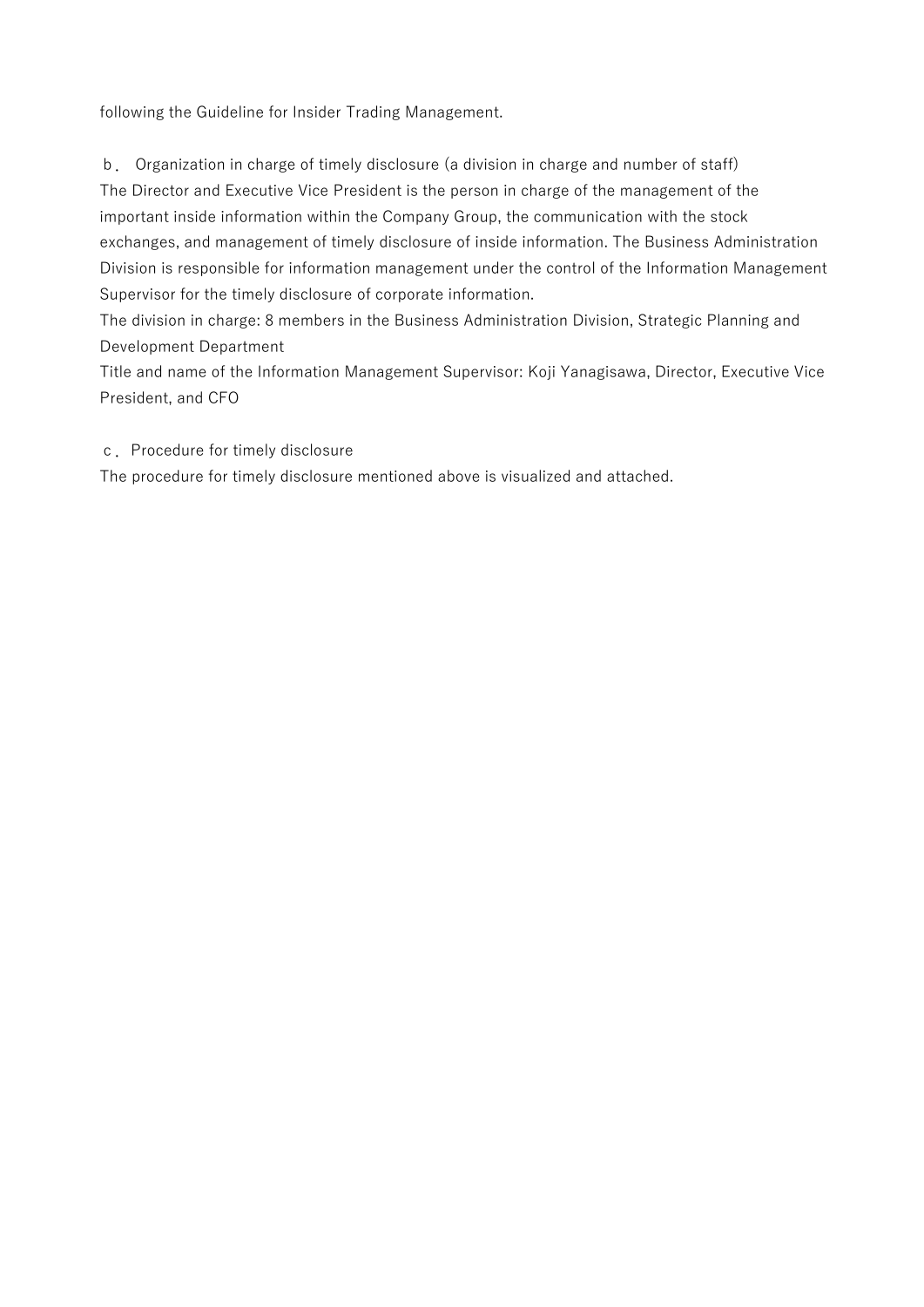#### **・Chart of company structure related to timely disclosure**